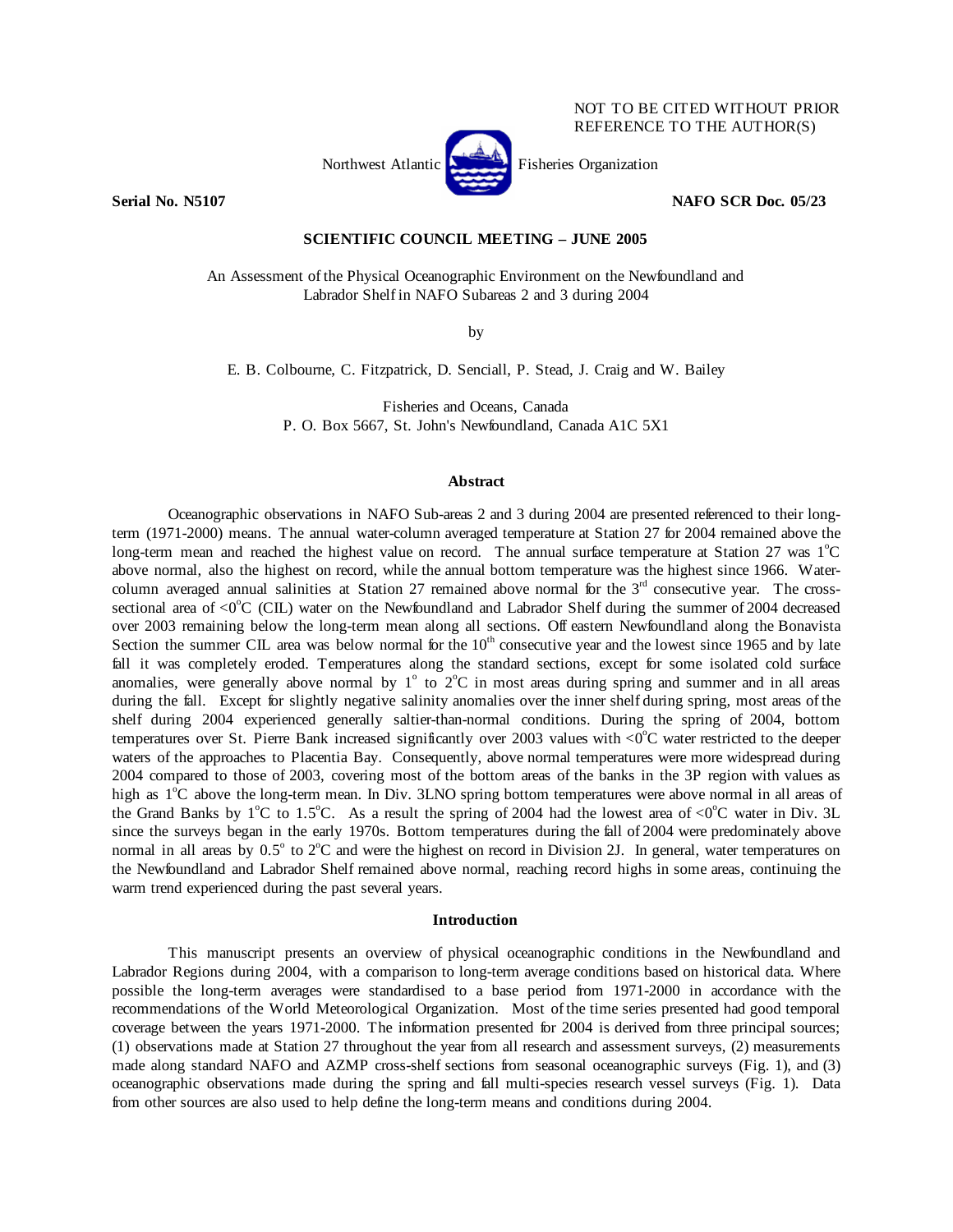#### **Data Sources and Analysis**

Oceanographic data are available from archives at the Marine Environmental Data Service (MEDS) in Ottawa and maintained in databases at the Bedford Institute of Oceanography (BIO) in Dartmouth, Nova Scotia and at the Northwest Atlantic Fisheries Centre (NAFC) in St. John's Newfoundland. Since 1977 (in Div. 2J), and from 1981 (in Div. 3KL) to 1989 the bulk of the fall data were collected during random stratified groundfish surveys. From 1971 to 1988 these surveys collected temperature data using bottles at standard depths and/or bathythermographs, mechanical or expendable (MBT/XBT), which were deployed usually at the end of each fishing set. Since 1989 net-mounted conductivity-temperature-depth (Seabird model SBE-19 CTD systems) recorders have replaced XBTs. This system records pressure, temperature and salinity data during trawl deployment and recovery as well as for the duration of the tow. Data from the net-mounted CTDs are not field calibrated, but are checked periodically and factory calibrated when necessary, maintaining an accuracy of  $0.005^{\circ}$ C in temperature and  $0.005$  in salinity. The XBT measurements are accurate to within  $0.1^{\circ}$ C.

 Time series of temperature and salinity anomalies were constructed at standard depths using data collected at Station 27. Anomalies were calculated by subtracting a fitted annual cycle from each observation. Monthly estimates are based on a varying number of observations; caution therefore should be used when interpreting short time scale features of these series. The long-term trends however, generally show real features.

 Bottom temperature and CIL grids for the Newfoundland Shelf were produced from all available data from the multi-species surveys for the spring and fall of 2004. The CIL values were calculated as the vertical extent of the water mass with temperatures  $< 0$ <sup>o</sup>C. The bottom temperature and CIL values for each period were interpolated onto a regular grid and contoured using a geostatistical (2-diminsional Kriging) procedure. Bottom temperature anomaly maps were computed by subtracting the 2004 temperature grid from the average grid. Some temporal and spatial biasing may be present in the analysis given the large area and wide time interval over which the surveys were conducted. For example, the annual fall multi-species survey, which starts in early to mid-October normally, finishes around mid-December but was not completed this year until the end of January 2005.

Near-bottom temperature data from the multi-species assessment surveys (Fig. 1) were also used to compute a time series of the area of the bottom covered by water in selected temperature ranges. The mean nearbottom temperature for each grid element was calculated as described above and its area integrated to produce a yearly estimate of the percentage of the total area within each temperature range. The mean near-bottom temperature time series was also constructed for each region. The selected temperature ranges were  $\leq 0^{\circ}$ C,  $0^{\circ}$  to  $1^{\circ}$ C,  $1^{\circ}$  to  $2^{\circ}$ C,  $2^{\circ}$ to 3<sup>o</sup>C and  $\geq 3^{\circ}$ C. A potential source of error in this analysis is the temporal biasing arising from the wide time interval during which a typical survey is conducted. This source of error is probably small however, given the low magnitude of the annual cycle at most of the near-bottom depths encountered. An additional source of error that can potentially affect the results, particularly along the shelf edge, occurs when the spatial scales of temperature variations are shorter than the grid size. This error will be small over the Banks where the topography is relatively flat and larger along the slopes.

#### **Time Trends in Temperature and Salinity**

## *Station 27*

 Station 27, located in the Avalon Channel off Cape Spear (Fig. 1), was sampled 49 times (38 CTD profiles, 11 XBT profiles) during 2004 down from the 59 occupations during 2003. The data from this time series are presented in several ways to highlight seasonal and inter-annual variations over various parts of the water column. Depth versus time contour maps of the annual cycle in temperature and salinity, their associated anomalies for 2004 and their annual values are displayed in Fig. 2. The cold near isothermal water column during the winter months has temperatures ranging from near  $0^{\circ}$  to  $-0.5^{\circ}$ C. These temperatures persisted throughout the year below 100 m depth and even decreased to <-1.0°C during the summer months. Surface layer temperatures ranged from about 2<sup>°</sup> to 0<sup>°</sup>C from January to mid-April, after which the surface warming commenced. By mid-May upper layer temperatures had warmed to  $3^{\circ}$ C and to >15 $^{\circ}$ C by August at the surface, after which the fall cooling commenced. These temperatures were about  $0.5^{\circ}$  to  $1.5^{\circ}$ C above normal during the winter months over most of the water column. Temperatures during the spring were above normal over the entire water column. During the remainder of the year, temperatures were above normal (by  $>1.0^{\circ}$ C in surface layers during the summer) except for an isolated cold anomaly at 30-50 m depth in August. Contours of annual anomalies (Fig. 2a bottom panel) show distinct warm and cold periods lasting several years with the most recent 5-6 years showing warmer-than-normal temperatures over the entire water column.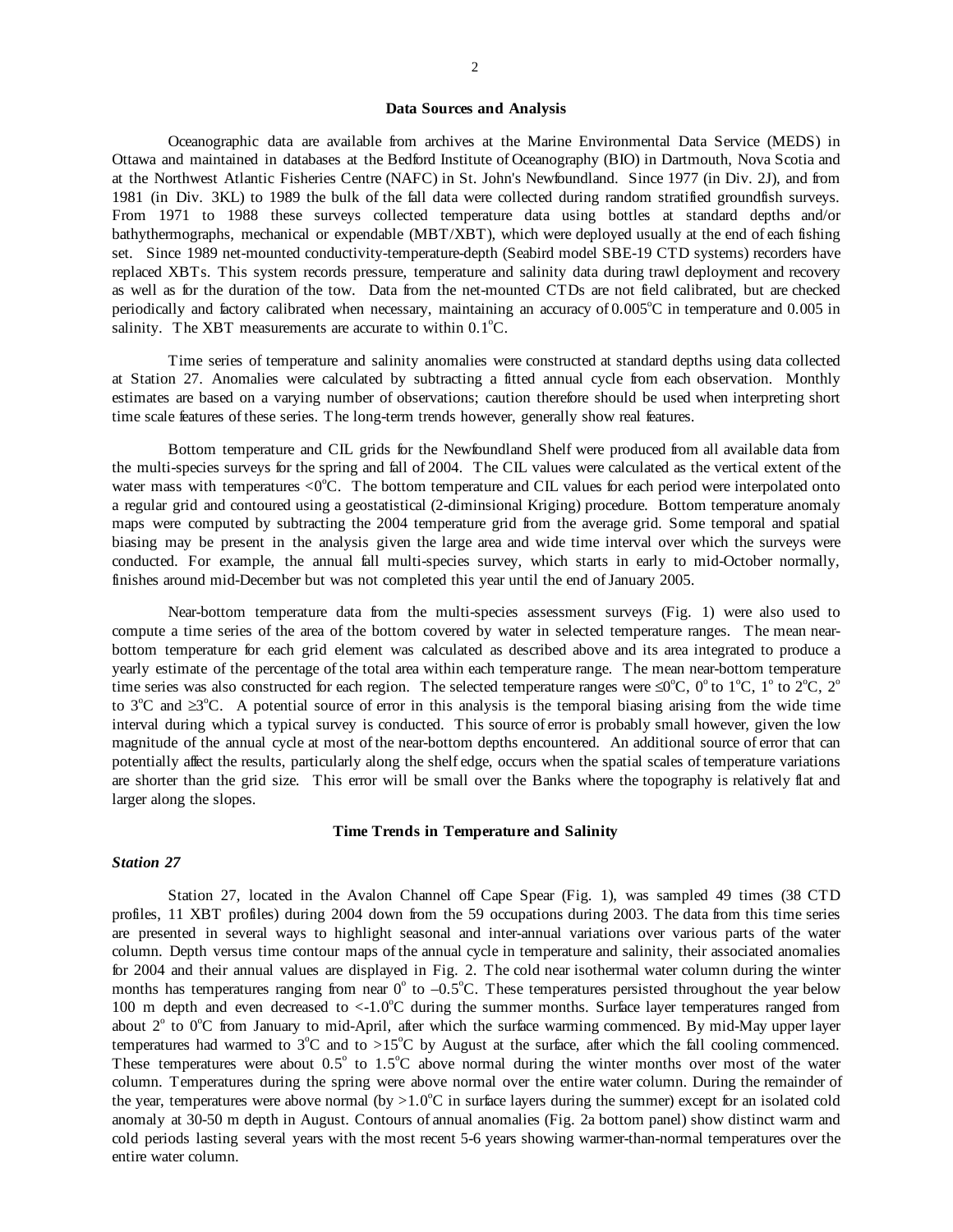Surface salinities reached maximum values by late winter  $(>32.2$  in mid-March) and decreased to minimum values by late summer (<31.2 in September-October). These values were slightly below normal until May after which the anomalies increased to 0.5 above normal by summer and remained above normal during the remainder of the year. In the depth range from 50-100 m, salinities generally ranged from 32.4 to 32.6 and near bottom they varied throughout the year between 32.8 and 33.4. The most significant salinity anomaly during 2004 occurred from May to September in the depth range of approximately 50-150 m when anomalies were about 0.3 below normal. Bottom salinities increased to above normal values (>33.2) during the fall months (Fig. 2b). Contours of the annual salinity anomalies show highly variable conditions over the water column with the past decade or so showing mostly fresher than normal conditions, at least below the surface layer.

Monthly temperature anomalies at fixed depths were above normal (maximum of  $2.5^{\circ}$ C in August at the surface) in all months of 2004 except in August at 50 m depth when temperatures dipped to  $0.5^{\circ}$ C below normal (Fig. 3 left panels). Monthly surface salinities were near normal until August when they increased to near 0.5 above normal. Minimum salinity anomalies occurred in the depth range of 50-100 m where they reached about 0.4 below normal in June and July (Fig. 3 right panels). The depth averaged 2004 monthly temperatures at Station 27 were above the long-term mean by approximately  $1^{\circ}C$  in most months except for August when they were about normal (Fig. 4). The stratification index (defined as the density gradient over the top 50 m of the water column) computed from data collected at Station 27 during 2004, except for a slight increase in early April (day 100), was about average until mid-September. From late September until December the stratification values were slightly below the long-term average. The mixed layer depth defined as the depth of maximum density gradient was highly variable and mostly deeper than normal until early June (day 160). During the summer the mixed layer depth was about normal but increased to deeper-than-normal values during the fall (Fig. 4).

 The time series of the depth averaged annual temperature (0-175) and salinity (0-50) anomalies generally show cold and fresher-than-normal periods at near decadal time scales since the early 1970s (Fig. 5). Annual temperatures varied considerably during the past decade or so, from a record low during 1991, a near record high during 1996, near normal in 1997 and 1998 and above normal from 1999 to 2004. The 2004 value set an all time record. Upper layer salinity anomalies (Fig. 5) show the large fresher-than-normal anomaly that began in early 1991 had moderated to near normal conditions by early 1993 but returned to fresher conditions by the summer of 1995. Annual salinities approached near normal values during 1996 but decreased to mostly below normal values from 1997 to 2001. During 2002 and 2004 upper layer salinities increased to above normal and to the highest in over a decade. In general, during the past several decades cold ocean temperatures and fresher-than-normal salinities were associated with strong positive NAO index anomalies, colder-than-normal winter air temperatures, heavy sea-ice conditions and larger than normal summer cold-intermediate-layer (CIL) areas on the continental shelf (Colbourne *et al*., 1994; Drinkwater, 1996). The magnitude of negative salinity anomaly on the inner Newfoundland Shelf during the early 1990s is comparable to that experienced during the 'Great Salinity Anomaly' of the early 1970s (Dickson *et al*., 1988), however, the spatial extent of the anomaly was mainly restricted to the inner Newfoundland Shelf. The time series of the annual stratification values at Station 27 show a general increase in stratification beginning in the early 1980s compared to the minimum values observed during the late 1960s. During the past 3-years stratification values have returned to the about normal as defined by the 1971-2000 mean (Fig. 5 bottom panel).

#### **Standard Sections**

In 1976 the International Commission for the Northwest Atlantic Fisheries (ICNAF) adopted a suite of standard oceanographic monitoring stations along sections in the Northwest Atlantic Ocean from Cape Cod (USA) to Egedesminde (West Greenland) (ICNAF, 1978). Four of these sections are occupied during mid-summer on an annual oceanographic survey conducted by DFO's Newfoundland Region. They are (1) the Seal Island section on the southern Labrador coast and Hamilton Bank, (2) the White Bay section which crosses the relatively deeper portions of the northeast Newfoundland Shelf, (3) the Bonavista section off the east coast of Newfoundland and (4) the Flemish Cap section which crosses the Grand Bank at 47°N and continues eastward across the Flemish Cap. As part of an expanded AZMP, the Bonavista and Flemish Cap sections are now occupied during the spring and fall with the addition of the Southeast Grand Bank section. Also, when time permits, sections crossing Makkovik Bank and Nain Bank (Beachy Island) on the mid-Labrador Shelf and the Funk Island Bank on the eastern Newfoundland Shelf are occupied during the summer. We present the physical oceanographic results from these sections for the spring, summer and fall of 2004. The temperature and salinity anomalies referenced to the 1971-2000 data sets are also presented. The levels of confidence in these estimates are not assessed, but are the highest for the summer sections.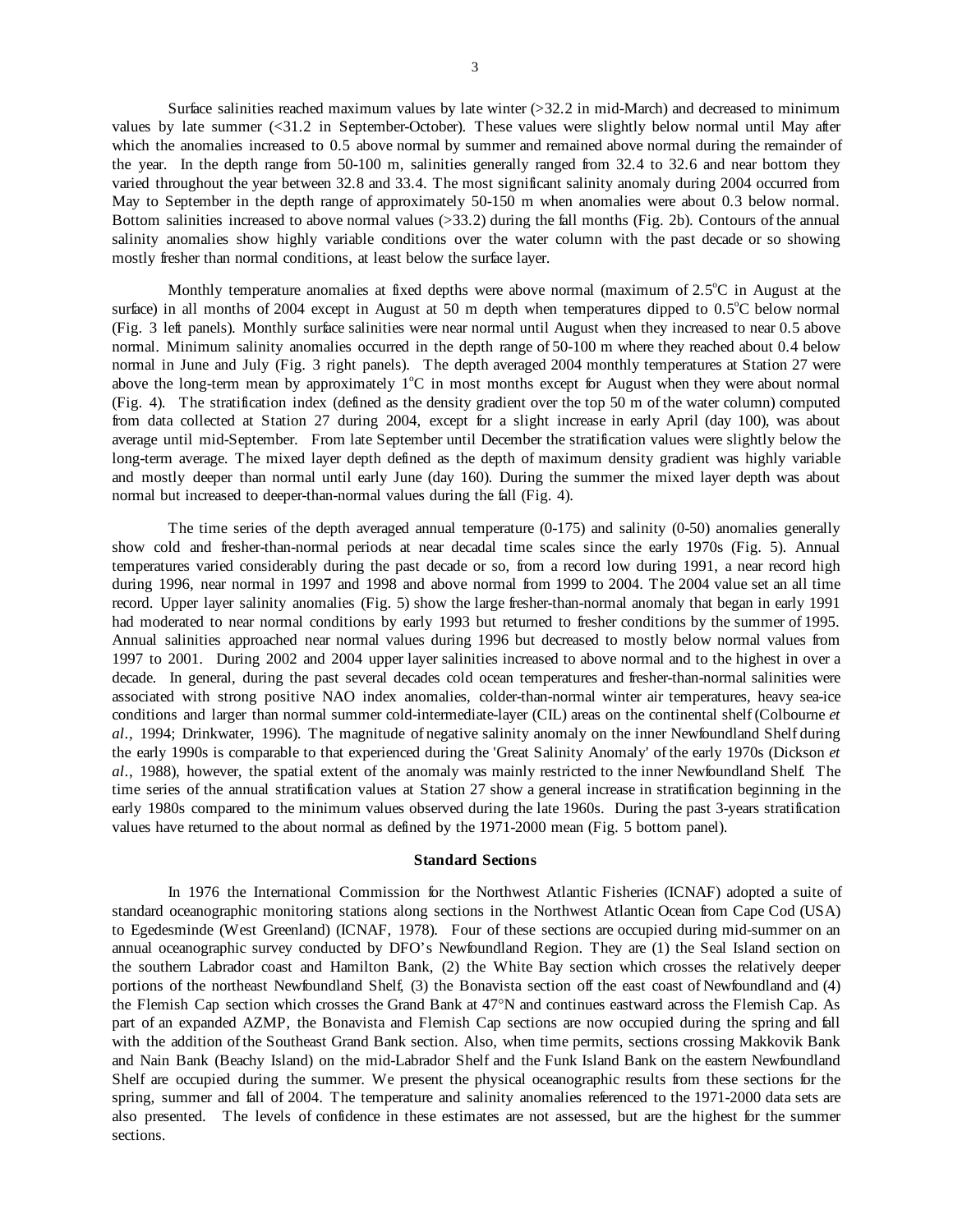The water mass characteristics observed along the standard sections crossing the Newfoundland and Labrador Shelf (Fig. 1) are typical of sub-polar waters with a sub-surface temperature range of -1<sup>°</sup> to 2<sup>°</sup>C and salinities of 32 to 33.5. Labrador Slope Water flows southward along the shelf edge and into the Flemish Pass region, this water mass is generally warmer and saltier than the sub-polar shelf waters with a temperature range of 3<sup>o</sup> to  $4^{\circ}$ C and salinities in the range of 34 to 34.75. Surface temperatures warm to  $10^{\circ}$  to  $12^{\circ}$ C during late summer, while bottom temperature remain <0 $^{\circ}$ C over the Grand Banks but increase to 1 $^{\circ}$  to 3 $^{\circ}$ C near the shelf edge below 200-m. In the deeper waters of the Flemish Pass and across the Flemish Cap bottom temperatures generally range from 3<sup>°</sup> to 4<sup>°</sup>C. In general, the water masses found along the standard sections undergoes seasonal modification in its properties due to the seasonal cycles of air-sea heat flux, wind forced mixing and ice formation and melt leading to intense vertical and horizontal gradients, particularly along the frontal boundaries separating the shelf and slope water masses.

 Throughout most of the year the cold relatively fresh water overlying the shelf is separated from the warmer higher density water of the continental slope region by a strong temperature and density front. This water mass is commonly referred to as the cold intermediate layer or CIL (Petrie *et al*., 1988) and is generally regarded as a robust index of ocean climate conditions off the eastern Canadian continental shelf. While the area of the CIL water mass undergoes significant annual variability the changes are highly coherent from Labrador to southern Newfoundland. The cold, relatively fresh, shelf water is separated from the warmer saltier water of the continental slope by a frontal region denoted by a strong horizontal temperature and salinity gradient near the edge of the continental shelf. It usually remains present throughout most of the year as seasonal heating increases the stratification in the upper layers to a point when heat transfer to the lower layers is inhibited, although it undergoes gradual decay during the summer reaching a minimum during the fall. The spatial extent of this winter chilled water mass is evident in the section plots of the temperature cross sections discussed below.

## *Southeast Grand Bank Section*

 The Southeast Grand Bank section was sampled twice during 2004 (April and November). Contours of temperature and salinity and their anomalies along this section are shown in Fig. 6 and 7. During both spring and fall of 2004 water with temperatures  $\langle 0^{\circ}$ C was restricted to the Avalon Channel in the inshore area of the section. Upper layer temperatures across the Grand Bank ranged from  $1^{\circ}$ -4.5°C during spring and to  $7^{\circ}$ C during the fall near the surface. Bottom temperatures ranged from  $1^{\circ} \text{-} 3^{\circ}C$  during the spring and from  $1^{\circ} \text{-} 4^{\circ}C$  during the fall. These values were above normal across the entire Southeast Grand Bank in the spring but generally below normal in the fall. Temperatures offshore of the shelf break were  $4^{\circ}$ -5 $^{\circ}$ C below normal as the warmer slope water was displaced further offshore during the time of the spring survey.

Upper layer salinities along the section during the spring ranged from  $\langle 32.5 \rangle$  near shore to  $>33$  in the offshore region. Bottom salinities on the Grand Bank ranged from 32.75-33.0 and from 33-34 over the southeast slope of the Grand Bank. These values were predominantly saltier-than-normal in the inshore areas, near normal over most of the southeast Grand Bank during the spring and generally fresher than normal in the offshore areas. During the fall, salinities decreased over spring values, particularly in the inshore Labrador Current with values reaching below 32. These values however were above normal in the inshore, near normal across much of the southeast Grand Bank and above normal along the southeast slopes of the Grand Bank.

# *Flemish Cap (47<sup>°</sup> N) Section*

 The Flemish Cap section was sampled 3 times during 2004 (April, July and November) (Fig. 8, 9 and 10). Near surface temperatures along this section over the Grand Bank ranged from  $0^{\circ}$ -1°C during the spring to  $9^{\circ}$ -10°C during the summer and  $4^{\circ}$ -4.5°C during the fall. Water with temperatures <0°C persisted throughout the year along some areas of the bank, particularly near bottom. The coldest water is normally found in the Avalon Channel and at the edge of the Grand Bank corresponding to the inshore and offshore branches of the Labrador Current. During the spring temperatures on Grand Bank, in the Flemish Pass and over the Flemish Cap were above normal by up to  $2^{\circ}$ C in some areas. Temperatures during the summer and fall continued above normal except for the nearsurface layer over the Grand Bank, where they were as high as 1°C below average. Bottom temperatures over the Grand Bank during spring, summer and fall were above normal. Along the Flemish Cap section the summer CIL area was below the 1971-2000 normal in 2004, a significant decrease over the previous 5-years and the lowest values since 1970 (Fig. 10). The overall section mean temperature decreased slightly over the 2003 values but remained 0.5°C above its long-term mean. Both the CIL mean and minimum temperatures increased over 2003 to above normal values.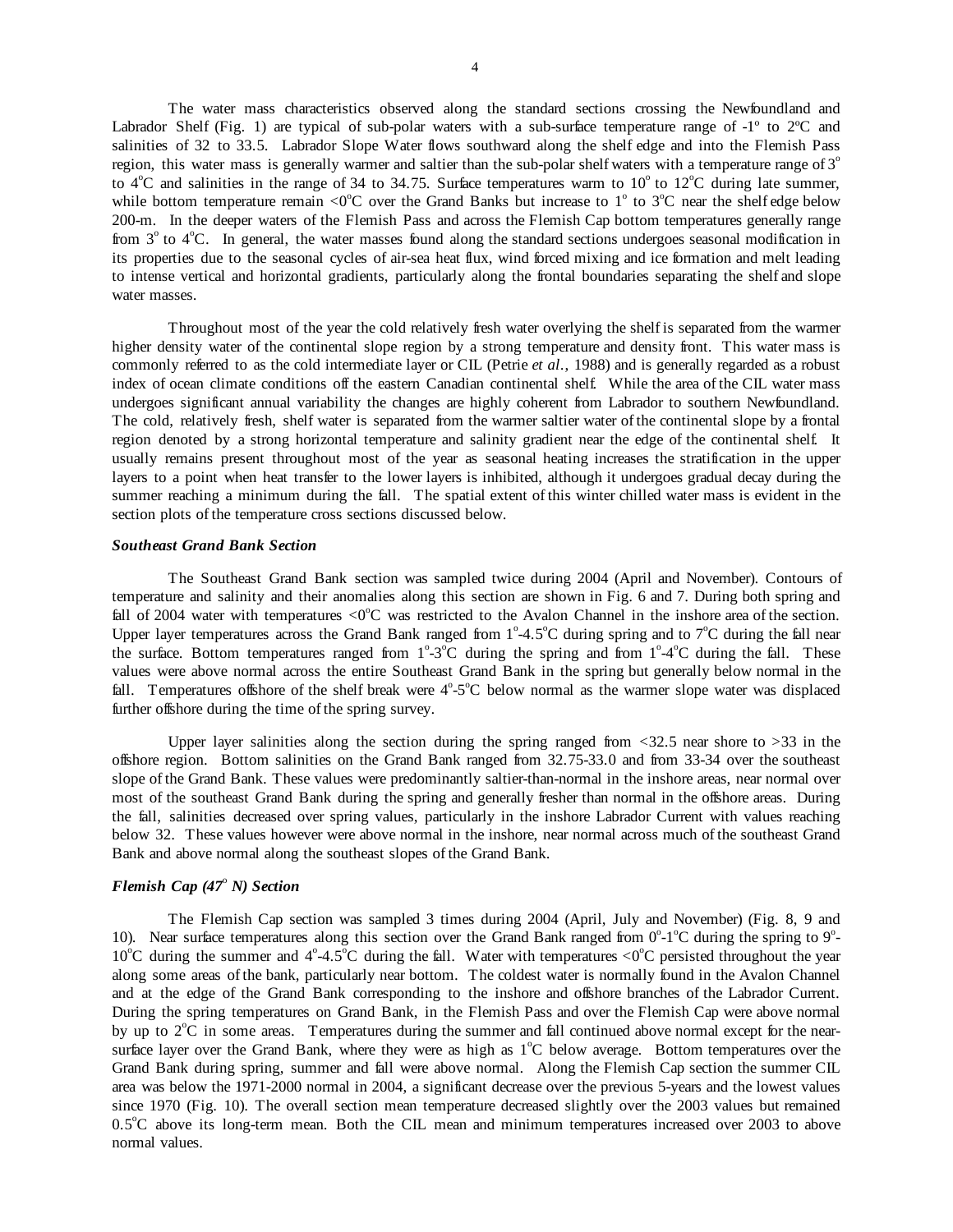Salinities along the section on the Grand Bank (Fig. 9) are characterized by generally fresh conditions on the bank ( $\leq$ 33), a strong horizontal gradient at the shelf break separating the saltier ( $\geq$ 34.5) slope water offshore in the Flemish Pass. Salinity anomalies over the Grand Bank during 2004 were generally higher than average in the upper layers and near normal below 50-m depth. To the east over the Flemish Cap salinities were also above normal by over 0.5 in the surface layer (Fig. 9). The overall section mean salinity for the summer decreased over 2003 but remained above the long-term mean. Shelf water salinities remained similar to the past couple of years, about normal (Fig. 10). The summer time series of the slope branch of the Labrador Current indicate higher than average transport during the late 1950s and into the 1960s, lower than average values during the cold period of the early 1970s and to a lesser extent during the cold period of the mid-1980s. During the late 1980s the transport increased to above average values, which for the most part continued into the mid- to late 1990s. During 2004, the transport through the Flemish Pass was similar to the 2002 value, a decreased from the record high value of 2003 but still above the long-term mean (Fig. 10).

#### *Bonavista Section*

 The Bonavista section was also sampled 3 times during 2004 (April, July and November) (Fig. 11, 12 and 13). Temperatures along the Bonavista section shoreward of the shelf break in the upper water column ranged from <0°C during spring, reached a maximum of 8-9°C during the summer and decreased to <4°C by late fall. These values were generally above normal (up to  $2^{\circ}$ C) in most areas during spring and summer and in all areas during the fall. Bottom temperatures over the entire eastern Newfoundland Shelf were above normal by  $1^{\circ}$ -2 $^{\circ}$ C. The dominant feature along this section is the cold intermediate layer of <0 $^{\circ}$ C water (CIL) which develops during early spring after intense winter cooling. On average along the Bonavista section during the summer this cold layer extends offshore to over 200 km, with a maximum vertical extent of about 200 m. In 2004, this water mass extended to the surface during the spring, was the smallest since 1965 in the summer and was completely eroded by late autumn (Fig. 11). The CIL area along this section was below normal for the  $10<sup>th</sup>$  consecutive year ranking the  $2<sup>nd</sup>$  warmest year in the 56 year time series. The overall section mean temperature increased over the 2003 value to approximately  $1.3^{\circ}$ C above the long–term mean and the highest value since 1965. Both the CIL mean and minimum temperatures increased over 2003 to just under  $0.5^{\circ}$ C above normal (Fig. 13).

 Salinities along the section on the inner shelf areas are characterized by generally fresh conditions (<33), a strong horizontal gradient at the shelf break separating the saltier (>34.5) slope water offshore along the shelf break. Bottom salinities ranged from 32.5 in the inshore regions, to  $>34.5$  below 300-m depth. Except for slightly negative salinity anomalies at mid depth over the inner shelf during the spring most of the shelf during 2004 experienced generally saltier-than-normal conditions, particularly during the fall (Fig. 12). The overall section mean salinity for the summer increased slightly over 2003 remaining above the long-term mean for the  $3<sup>rd</sup>$  consecutive year. Shelf water salinities also increased over 2003 similar to 2001 and 2002. The summer baroclinic transport of the slope branch of the Labrador Current during 2004 decreased over 2003 and appeared about normal (Fig. 13).

#### *Funk Island Section*

 The Funk Island section, which crosses the deeper portions of the eastern Newfoundland Shelf and Funk Island Bank, was sampled in early December of 2004 (Fig. 14). The CIL water during the summer is usually quite extensive along this section but by the late fall of 2004 it was completely eroded. Temperatures over most of the inner shelf and Funk Island Bank ranged from  $1.5^{\circ}$ -2 $^{\circ}$ C during the fall of 2004. Further offshore and in the deep water between the bank and the inner shelf temperatures were generally between  $3^{\circ}4^{\circ}C$ . Temperatures along the entire section were above average by  $1^{\circ} \text{-} 2^{\circ}$ C during the fall of 2004. Surface salinities ranged from <32.5 in the inshore to near 34 in the offshore region. Bottom salinities ranged from 33 near shore to >34.5 at the edge of the shelf. These values were generally saltier-than-normal except for an area of fresher than normal values at mid-depth near the coast.

#### *White Bay Section*

 The White Bay section, which crosses the deeper portions of the northeast Newfoundland Shelf, was sampled in August of 2004 (Fig. 15a). The CIL water during the summer is usually quite extensive along this section, with a large area of water with  $\langle 0^{\circ}C \rangle$  temperatures extending from the coast to over 300 km offshore. At about mid-shelf temperatures below 200 m increased from  $0^{\circ}C$  to  $>3^{\circ}C$  at the outer edge of the shelf. Temperatures along this section during the summer of 2004 were generally above average over the entire area except for near-surface values over the inner shelf. Surface salinities ranged from <32.5 in White Bay to over 34 in the offshore region. Bottom salinities ranged from 33 near shore to over 34.5 at the edge of the shelf. These values were saltier-than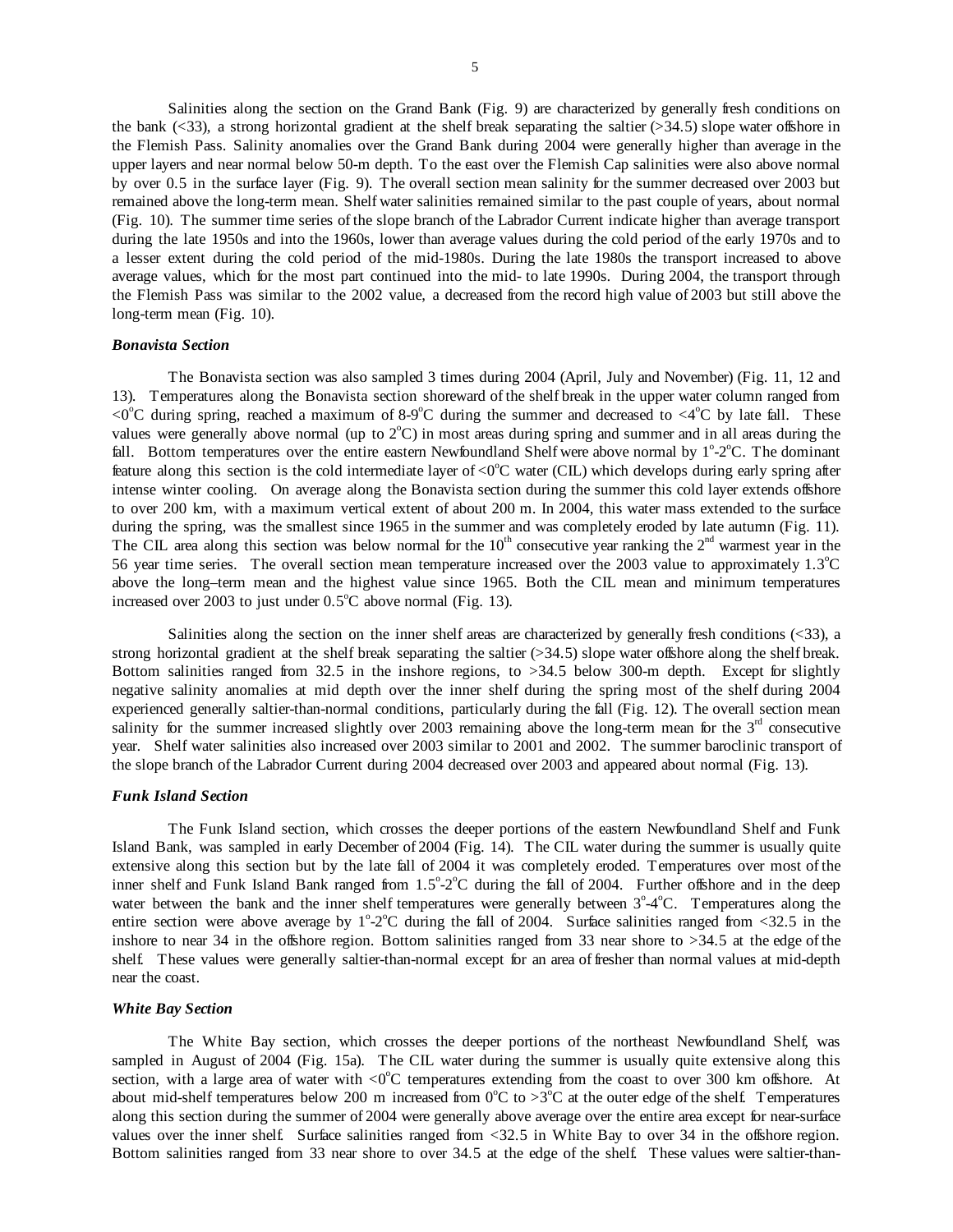normal in the surface layer over the northeast shelf and near normal over the outer shelf areas. The CIL area along this section has been decreasing since 1994 and during the summer of 2004 it reached the lowest value since 1978 (Fig. 15b).

### *Seal Island Section*

 The Seal Island section, which crosses Hamilton Bank on the southern Labrador Shelf (Fig. 1), was sampled in July of 2004 (Fig. 16 and 17). Upper layer temperatures across the shelf in this region ranged from  $0^{\circ}$ C at approximately 50-m depth to between  $6^{\circ}$ to  $7^{\circ}$ C at the surface. Temperatures below 50-m depth were generally  $\rm{<}0^{\circ}C$  over most of the shelf, corresponding to the CIL water mass, except near bottom where they range from  $0^{\circ}$  to 1<sup>°</sup>C due to the influence of warmer slope water. Near the shelf break in Labrador slope water, bottom temperatures increase to 2°-4°C. Temperature anomalies over the shelf were generally above normal except for an isolated cold surface anomaly over Hamilton Bank. In the offshore area particularly along the continental slope region temperatures were up to  $1^{\circ}$  to  $3^{\circ}$ C above normal. Surface salinities along this section ranged from <31.5 inshore of Hamilton Bank to >34.5 in the offshore region. Bottom salinities ranged from 32 near the coast of Labrador to 34.5 at the edge of the shelf in water depths >300-m. Near-surface salinities were saltier-than-normal. Salinities corresponding to the CIL water mass were about normal. Offshore of the shelf break and along the continental slope regions salinities were above normal by up to 1.0 practical salinity unit.

Along the Seal Island section the area of <0 $^{\circ}$ C (CIL) water decreased slightly over 2003 and except for 1997 was below normal for the  $9<sup>th</sup>$  consecutive year. The overall section mean temperature has been increasing since the early 1990s and during 2004 it was approximately  $1^{\circ}$ C above the long-term mean and the highest value since 1965. Both the CIL mean and minimum temperatures increased over 2003 to above normal with a record high CIL minimum temperature. During 2004 the offshore upper-layer transport of the slope branch of the Labrador Current decreased slightly over the 2003 value but still remained above the long-term mean (Fig. 17). In general, the CIL area observed along all sections continue to show a decreasing trend of below normal values since at least 1995. This is in contrast to the near record high values measured during the cold period of the early 1990s on the Newfoundland and Labrador Shelf.

### **Multi-Species Survey Results**

 Canada has been conducting stratified random bottom trawl surveys in NAFO Sub-areas 2 and 3 since 1971. Each NAFO Div. has been stratified based on the depth contours of available standard navigation charts. Areas within each division, with a selected depth range, were divided into strata and the number of fishing stations in an individual stratum were based on an area-weighted proportional allocation (Doubleday, 1981). Temperature profiles of the water column are available for fishing sets in each stratum. Surveys have been conducted for the following NAFO Divisions, time periods and depth ranges: 3P in winter and/or spring from 1972 to 2004, in water depths down to 366 m until 1979 and to 548 m since then; 3L in spring from 1971-2004, except 1983 and 1984; 3NO in spring from 1971-2004, except 1983 in 3N and 1972, 1974 and 1983 in 3O, in water depths down to 366 m in most years and more recently to 548 m; 2J fall from 1977-2004; 3K in fall from 1978-2004; 3L in fall from 1981-2004, 3NO in fall from 1990-2004. These surveys provide 2 spatially comprehensive oceanographic data sets on an annual basis for the Newfoundland Shelf, one during the spring from 3Pn in the west to 3LNO on the Grand Bank and one during the fall period from 2J in the north, to 3NO in the south.

The hydrographic data collected on these surveys, mainly temperature and salinity, are routinely used to provide an assessment of the spatial variability in oceanographic conditions of the survey regions. A number of data products are now routinely generated to characterize the oceanographic habitat. Among these are contoured maps of the bottom temperature and their anomalies, the thermal habitat areal index, spatial variability in the Cold Intermediate Layer (CIL) and water-column stratification and mixed-layer depth spatial maps of the surveyed area. In this section an analysis of the near-bottom temperature fields and their anomalies based on these data sets are presented for the spring and fall surveys. Inter-annual variations are then examined by computing the areal extent of the bottom covered with water in various temperature ranges as described earlier. The objective of this analysis is to provide some indication of potential changes in any temperature dependent near-bottom habitat for various species of marine organisms.

### *Spring Conditions*

Bottom temperatures during the spring of 2004 in NAFO Sub-area 3P were generally  $>3^\circ$  in the Laurentian, Burgeo and Hermitage Channels and on Burgeo Bank. On St. Pierre Bank bottom temperatures ranged from near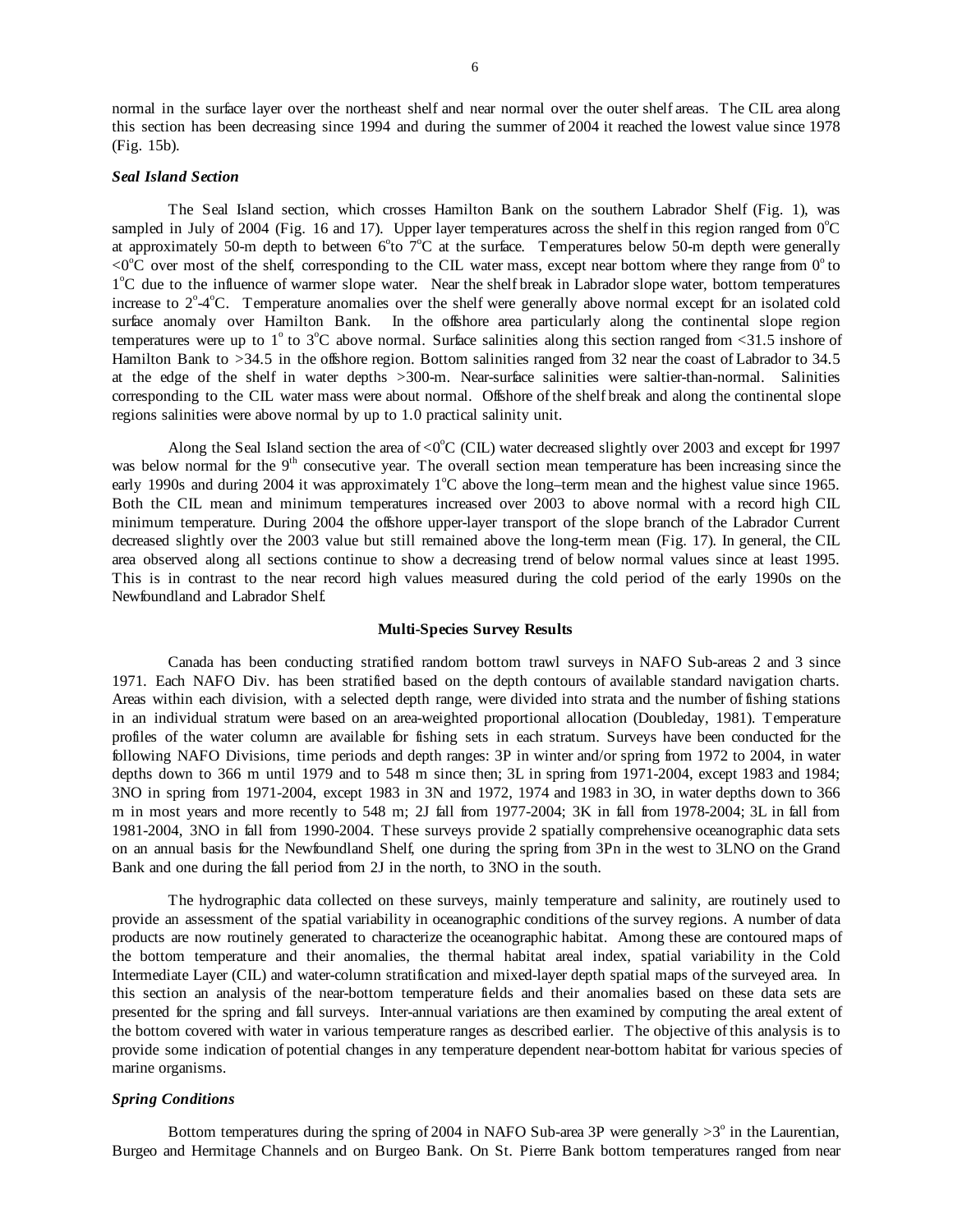$0^{\circ}$ C on the eastern side to  $2^{\circ}$  to  $3^{\circ}$ C on the western side. During the spring of 2004, bottom temperatures over St. Pierre Bank increased significantly over 2003 values with  $\langle 0^{\circ}C \rangle$  water restricted to the deep approached to Placentia Bay (Fig.18). Consequently, above normal temperatures were more widespread during 2004 compared to 2003, covering most of the bottom areas of the banks in the 3P region with values as high as  $1^{\circ}$ C above the long-term mean. In the deeper regions (Laurentian and Hermitage Channels) of 3P temperatures were mostly below the longterm average but still generally  $>3^{\circ}$ C (Fig. 18). The averaged bottom temperature (Fig. 19) of the surveyed area in Division 3P ranged between  $2^{\circ}$  to 4°C from 1970 to 1984 but decreased to between  $2^{\circ}$  to 2.5°C from 1985 to 1997. During 1999 and 2000 the average bottom temperature increased to over  $3^{\circ}$ C but decreased to near  $2.5^{\circ}$ C in 2001 and 2002. During the spring of 2002 the average bottom temperature increased slightly over the 2001 value to  $2.6^{\circ}$ C but decreased to  $2^{\circ}$ C by the spring of 2003 making it the  $3^{\text{rd}}$  coldest spring in the 34 year time series. During the spring of 2004 the mean bottom temperature rebounded by more than  $0.5^{\circ}$ C. The areal extent of the bottom covered with water in the temperature ranges of <0°C, 0° to 1°C, 1° to 2°C, 2° to 3°C and >3°C for NAFO Div. 3P is displayed in Fig. 19. Note the large increase in the percentage area of the bottom covered by  $\langle 0^{\circ}$ C water in 1985 that persisted well into the mid-1990s, with the exception of 1988. During the spring of 1999 and 2000  $\lt 0^\circ$ C water had essentially disappeared from the St. Pierre Bank, but reappeared during 2001, reaching near 30% coverage in 2002 and over 90% coverage in 2003. In 2004 the area of the bottom covered by water with temperatures  $<0$ °C was the lowest since 1988 (Fig. 19).

Spring bottom temperatures in Div. 3L ranged from  $\langle 0^{\circ}C \rangle$  in the inshore regions of the Avalon Channel, from 0.5<sup>o</sup>C to 1<sup>o</sup>C over most of the shallow northern Grand Bank to >3<sup>o</sup>C at the shelf edge. Over the central and southern areas bottom temperatures ranged from  $1^{\circ}$ C to 3.5<sup>o</sup>C and generally >3.5<sup>o</sup>C along the southwest slopes of the Grand Bank in Div. 3O. In general, temperatures were above normal in all areas of the Grand Banks by  $1^{\circ}$ C to 1.5<sup>o</sup>C. The average spring bottom temperature time series for the 3LNO region shows large inter-annual variations of about 1<sup>o</sup>C amplitude and a downward trend that started in 1984. This trend continued until the early-1990s. The highest temperature in the 25-year record occurred in 1983 when the average temperature was  $3.2^{\circ}$ C and the lowest temperature of 0.25°C occurred in 1990. Recently, temperatures have increased over the lows of the early-1990s with the average bottom temperature during the spring of 1999 and 2000 reaching  $2^{\circ}$ C. During the spring of 2001 to 2003, the average bottom temperature decreased over the 2000 value to about  $1^{\circ}$ C in 2003, the  $11^{\text{th}}$  coldest in the 28 year record. In 2004 it increased by  $1^{\circ}$ C to near 2.5<sup>o</sup>C, the highest since 1983 (Fig. 19). The areal extent of the bottom covered by water in various temperature ranges during spring for the 3LNO region is displayed in Fig. 19. In this region from 1975 to 1983 most of the bottom was covered by water  $>0^{\circ}$ C with approximately 20% covered by  $\langle 0^{\circ}$ C water. From 1984 to 1997 there was a large increase in the area of  $\langle 0^{\circ}$ C water reaching near 60% in some years. Since 1997 there was a significant decrease in the percentage area of the bottom covered by  $\langle 0^{\circ}C \rangle$ water and a corresponding increase in the area covered by water  $\geq 1^{\circ}$ C. During the spring of 1998 and 1999 water with temperatures  $>1^{\circ}$ C covered 50% to 60% of the bottom area on the Grand Bank. The 1998 and 1999 values represent the largest area of relatively warm water on the Grand Bank since the late 1970s. During 1999 the area of  $<0$ <sup>o</sup>C water on the Grand Bank decreased to about 10%, the lowest since 1978. During 2000 the area of cold water began to increase reaching 30% by 2002 and to 40% by 2003. The spring of 2004 had the lowest area of  $\langle 0^{\circ}C \rangle$ water in Division 3L since the surveys began in the early 1970s (Fig. 19).

### *Fall Conditions*

 Bottom temperatures for the fall of 2004 in NAFO Divisions 2J, 3K and 3LNO are displayed in Fig. 20. During the fall of 2004 bottom temperatures in Div. 2J ranged from  $\langle 2^{\circ}$ C inshore, to  $>3.5^{\circ}$ C offshore at the shelf break. Over Hamilton Bank they ranged from  $2^{\circ}$  to  $3^{\circ}$ C about 1.5° to  $2^{\circ}$ C above the long-term average. The spatially averaged bottom temperatures during the fall in Div. 2J are about  $2^{\circ}C$  but during the latter half of the 1990s they increased to about 2.5°C. During the fall of 2003 mean bottom temperatures increased over 2002 values to near  $3^{\circ}$ C and to >3<sup>o</sup>C during 2004, the highest in the record (Fig. 21). The areal extent of the bottom covered by water in the selected temperature ranges during the fall for Div. 2J is also displayed in Fig. 21. The percentage area of the bottom covered by  $\langle 0^{\circ}$ C water in Div. 2J is normally very low during the fall with significant amounts appearing only during the cold periods of the early- to mid-1980s and early-1990s, when it ranged between 20% to 30%. In 2J the bottom area covered by water with temperatures  $>3^{\circ}$ C ranged from a low of 15% in 1992 to a maximum of near 50% during 2001 to 2004. Since 1996 the area of the bottom covered with  $\langle 0^{\circ}$ C water decreased to  $\langle 10 \rangle$ .

Most of the 3K region is deeper than 200-m, as a result relatively warm slope water floods through the deep troughs between the northern Grand Bank and southern Funk Island Bank and between northern Funk Island Bank and southern Belle Isle Bank. Bottom temperatures on these banks during the fall of 2004 ranged between  $2^\circ$  to 3.5°C, which were approximately  $0.5^{\circ}$  to  $1.5^{\circ}$ C above their long-term means. Near the edge of the continental shelf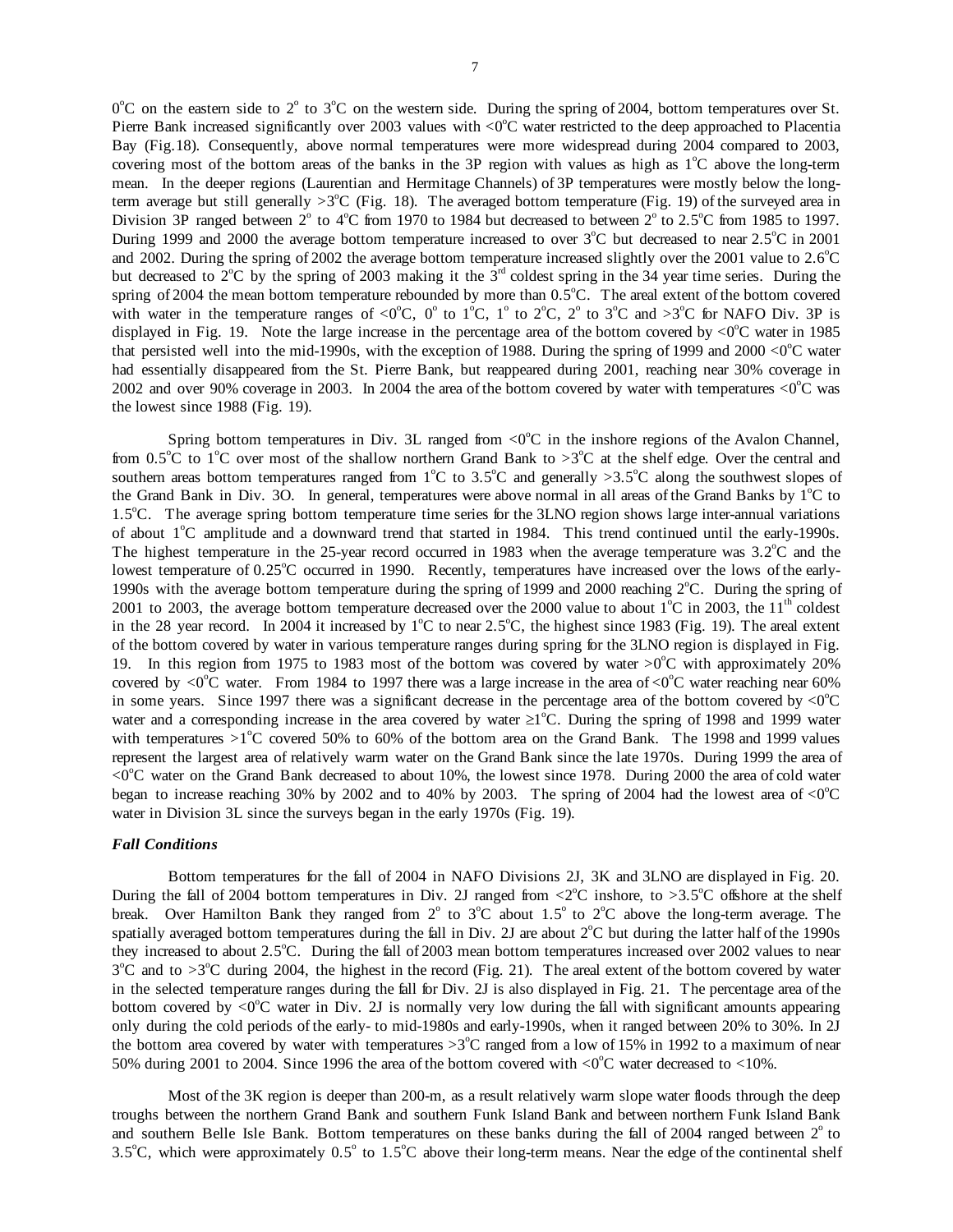in water depths below 500 m temperatures were generally near normal at  $3.5^{\circ}$ C. The time series of the spatially average bottom temperature in Div. 3K (Fig. 21) during the fall ranged from  $1^{\circ}$ C in 1982 to 2.3<sup>o</sup>C in 1986 with an overall mean of about 2°C. From 1995 to 1999 temperatures increased to above-average values, reaching a maximum of 2.7 $^{\circ}$ C during 1999. After decreasing by approximately 0.5 $^{\circ}$ C in 2000 bottom temperatures have again increased to near-record highs in 2004. The percentage area of the bottom covered by  $\langle 0^{\circ}$ C water in this region is generally <30% and in many years <10%, with significant amounts appearing only during the cold periods of the early to mid-1980s and 1990s. In Div. 3K the bottom area covered by water with temperatures  $>3^{\circ}$ C has been relatively constant ranging from 20% to 35% from 1979 to 1995 after which it increased to near 40% to 50% from 1997 to 2004 (Fig. 21).

Fall bottom temperatures in Divs. 3LNO generally ranged from  $\langle 0^{\circ}$ C on the northern Grand Bank and in the Avalon Channel to  $3^{\circ}$ C along the shelf edge. Over the central and southern areas bottom temperatures during 2004 ranged from 1<sup>°</sup> to 3.5<sup>o</sup>C and to >3<sup>o</sup>C along the edge of the Grand Bank. Bottom temperatures were predominately above normal in 2004 except for isolated areas over the central Grand Bank. The spatially average bottom temperature in Divs. 3LNO during the fall decreased from approximately  $1.5^{\circ}$ C during 1990 to 1<sup> $\circ$ </sup>C during 1993 and 1994 then increased to approximately 1.8°C during 1995. These remained relatively constant up to 1998 but then increased to  $>2.5^{\circ}$ C during 1999, the highest in the 10 year record. During the fall of 2000 to 2003 the mean bottom temperature decreased by nearly  $1^{\circ}$ C over the 1999 value, but was still above the cold condition of the early 1990s. In 2004 temperatures again increased by approximately  $0.5^{\circ}$ C (Fig. 21). In general, the percentage area of the bottom covered by  $\langle 0 \rangle^0$ C water decreased significantly during 1995 to roughly one-half the value during the first half of the 1990s. A corresponding increase in the areal extent of water  $\geq 1^{\circ}$ C occurred during 1995. From 1995 to 1998 this remained relatively constant at about 50%, but increased to over 70% during 1999. During the fall of 2000 the area of  $\langle 0^{\circ}$ C water remained below the values of the early-1990s but increased over 1999 values to near 40%. During 2003 the area of <0 $^{\circ}$ C water increased slightly over 2002 to about 30% but decreased again in 2004 to about 15% (Fig. 21).

#### **Summary**

The annual water-column averaged temperature at Station 27 for 2004 remained above the long-term mean and reached the highest value on record. The annual surface temperature at Station 27 was  $1^{\circ}$ C above normal, also the highest on record, while the annual bottom temperature was the highest since 1966. Water-column averaged (0- 50 m) annual salinities at Station 27 remained above normal for the  $3<sup>rd</sup>$  consecutive year.

The cross-sectional area of the water mass with temperatures  $\langle 0^{\circ}C \rangle$  (CIL) on the Newfoundland and Labrador Shelf during the summer of 2004 decreased compared to that of 2003. The CIL areas were below normal from the Flemish Cap section on the Grand Bank, to the Seal Island section off southern Labrador. Off Bonavista for example, the CIL area was below normal for the 10<sup>th</sup> consecutive year. Seasonally, the CIL water mass extended to the surface during the spring, decreased to the smallest since 1965 in the summer and was completely eroded by late autumn of 2004. The areas of the CIL in recent years are in sharp contrast to the near record high values measured during the extremely cold years of the early 1990s on the Newfoundland and Labrador Shelf.

Temperatures along the standard sections, except for some isolated cold surface anomalies, were generally above normal by  $1^\circ$  to  $2^\circ\text{C}$  in most areas during spring and summer and in all areas during the fall. Except for slightly negative salinity anomalies at mid depth over the inner shelf during the spring most areas of the shelf during 2004 experienced generally saltier-than-normal conditions, particularly during the fall.

 During the spring of 2004, bottom temperatures over St. Pierre Bank increased significantly over 2003 values with  $\langle 0^{\circ}C \rangle$  water restricted to the deep approached to Placentia Bay. Consequently, above normal temperatures were more widespread during 2004 compared to 2003, covering most of the bottom areas of the banks in the 3P region with values as high as  $1^{\circ}$ C above the long-term mean. In Div. 3LNO spring bottom temperatures were above normal in all areas of the Grand Banks by  $1^{\circ}$ C to 1.5<sup>o</sup>C. As a result the spring of 2004 had the lowest area of  $<$ 0 $^{\circ}$ C water in Division 3L since the surveys began in the early 1970s. Bottom temperatures during the fall of 2004 were predominately above normal in all areas by  $0.5^{\circ}$  to  $2^{\circ}$ C and were the highest on record in Div. 2J.

In summary, the North Atlantic Oscillation (NAO) index for 2004 was below normal for the fourth consecutive year resulting in reduced Arctic outflow to the region which kept annual air temperatures over much of the Northwest Atlantic above normal for the  $10<sup>th</sup>$  consecutive year in some areas. Winter sea ice extent on the Newfoundland and Labrador Shelf was also below normal for the  $10<sup>th</sup>$  consecutive year during 2004. As a consequence water temperatures on the Newfoundland and Labrador Shelf remained above normal, reaching record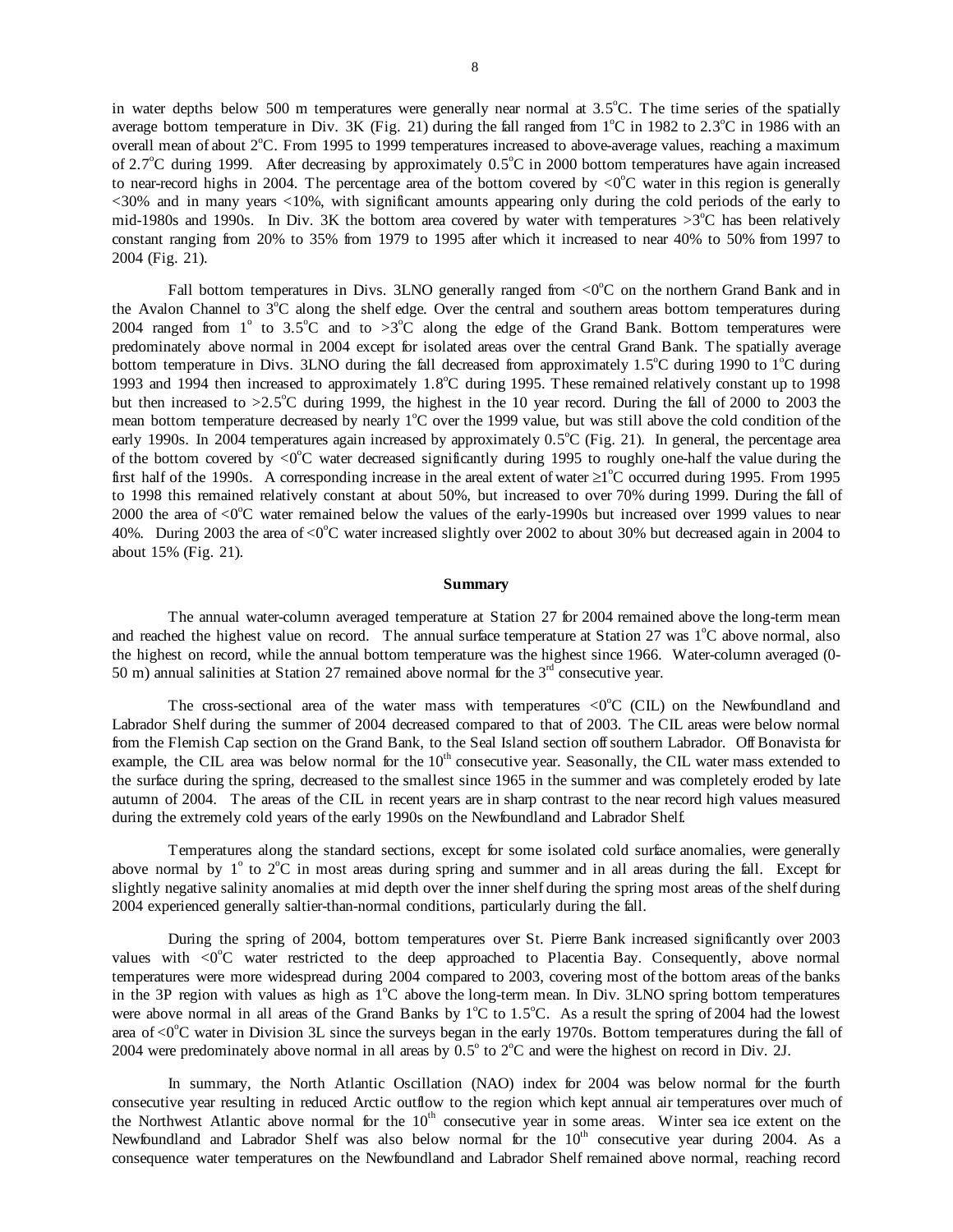highs in some areas, continuing the warm trend experienced during the past several years. Shelf water salinities which increased to the highest observed in over a decade during 2002 also remained above normal in 2004 in the upper water column.

# **Acknowledgements**

We thank the many scientists and technicians at the Northwest Atlantic Centre for collecting and providing much of the data contained in this analysis and to the Marine Environmental Data Service in Ottawa for providing most of the historical data. We also thank the captain and crews of the CCGS Teleost, Templeman and Hudson for three successful oceanographic surveys during 2004.

#### **References**

Anon. 1978. List of ICNAF standard oceanographic sections and stations. ICNAF selected papers #3.

- Colbourne, E. B., S. Narayanan, and S. Prinsenberg. 1994. Climatic change and environmental conditions in the Northwest Atlantic during the period 1970-1993. ICES Mar. Sci. Symp., 198:311-322.
- Dickson, R.R., Meincke, J., Malmberg, S. A., and Lee, A. J. 1988. The "Great Salinity Anomaly" in the northern North Atlantic 1968-82. Progr. Oceanogr., 20: 103-151.
- Drinkwater, K.F. 1996. Climate and oceanographic variability in the Northwest Atlantic during the 1980s and early-1990s. J. Northw. Atl. Fish. Sci., 18: 77-97.
- Drinkwater, K. F., R. Pettipas and W. M. Petrie. 2000. Overview of meteorological and sea ice conditions off eastern Canada during 2000. DFO Atl. Fish. Res. Doc., No. 2000/59.
- Petrie, B., S. Akenhead, J. Lazier and J. Loder. 1988. The cold intermediate layer on the Labrador and Northeast Newfoundland Shelves, 1978-1986. NAFO Sci. Coun. Studies, 12: 57-69.
- Rogers, J.C. 1984. The association between the North Atlantic Oscillation and the Southern Oscillation in the Northern Hemisphere. Mon. Wea. Rev., 112: 1999-2015.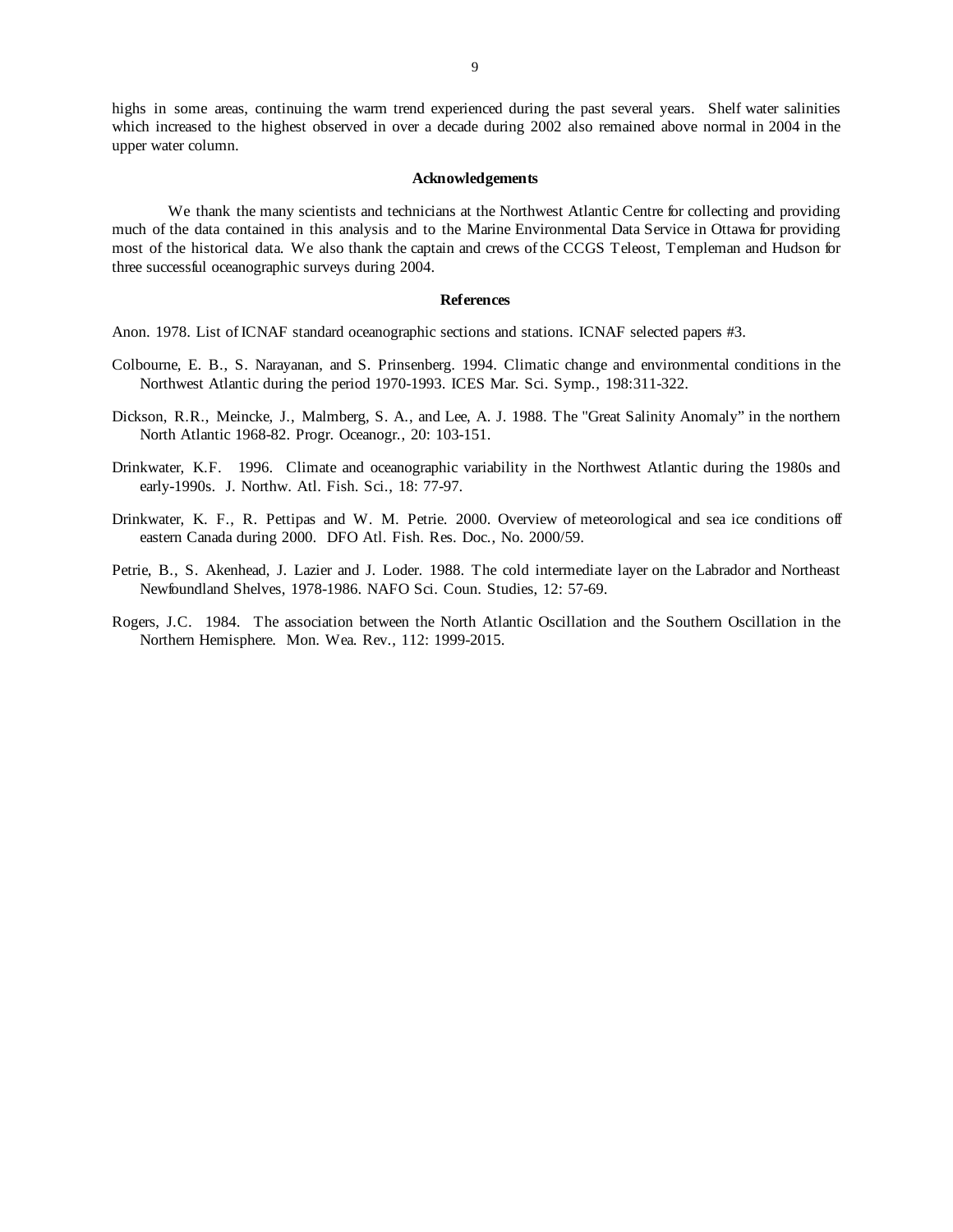

Fig. 1. Location maps showing Station 27 and the standard monitoring sections sampled on the NL Shelf during 2004 (top panel) and the positions of fishing sets with oceanographic data from the multispecies surveys during the spring (red) and fall (black) of 2004.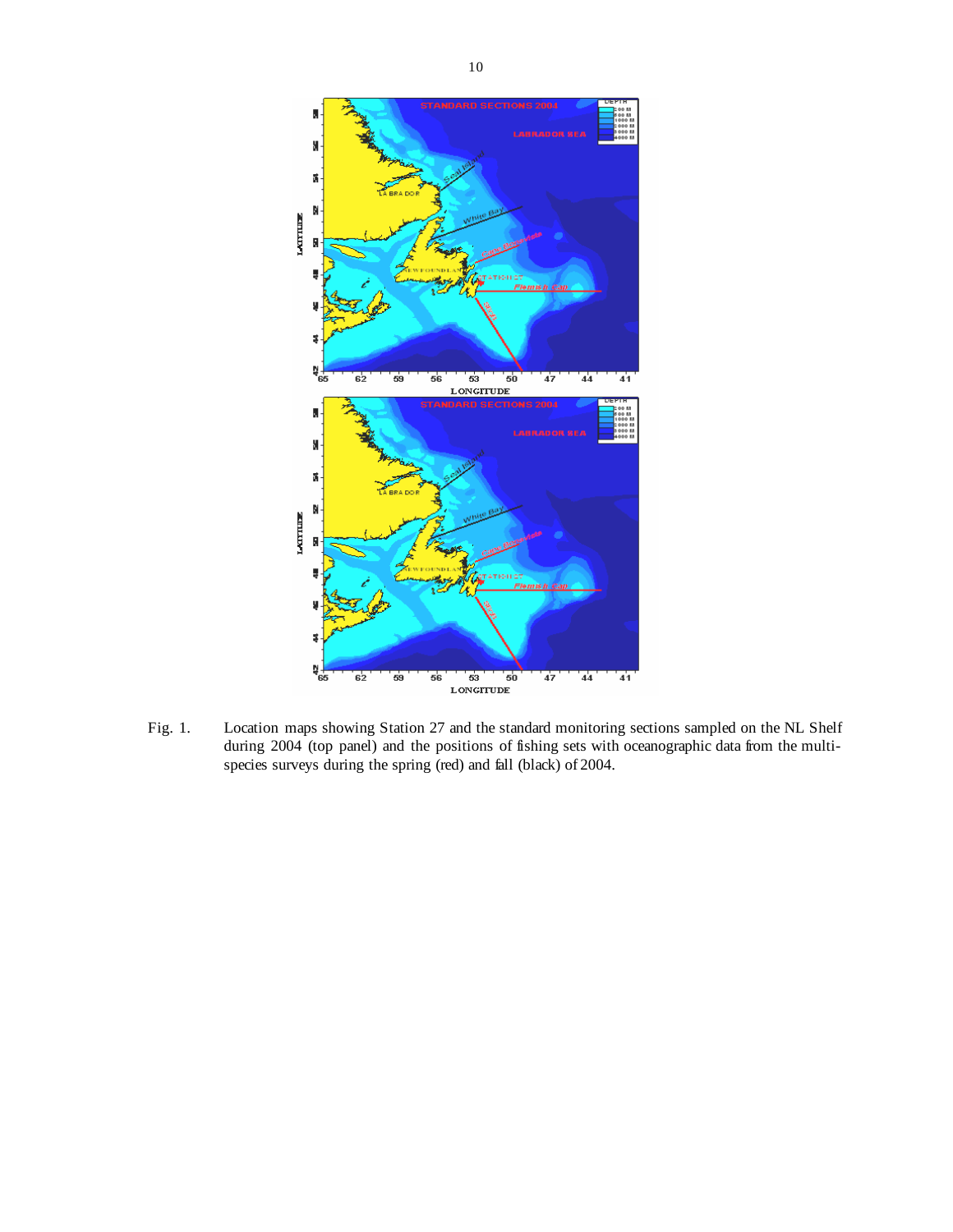

Fig. 2a. Contours of daily temperature (top panel), monthly temperature anomalies (centre panel) and annual temperature anomalies (bottom panel) in  ${}^{\circ}C$  as a function of depth at Station 27.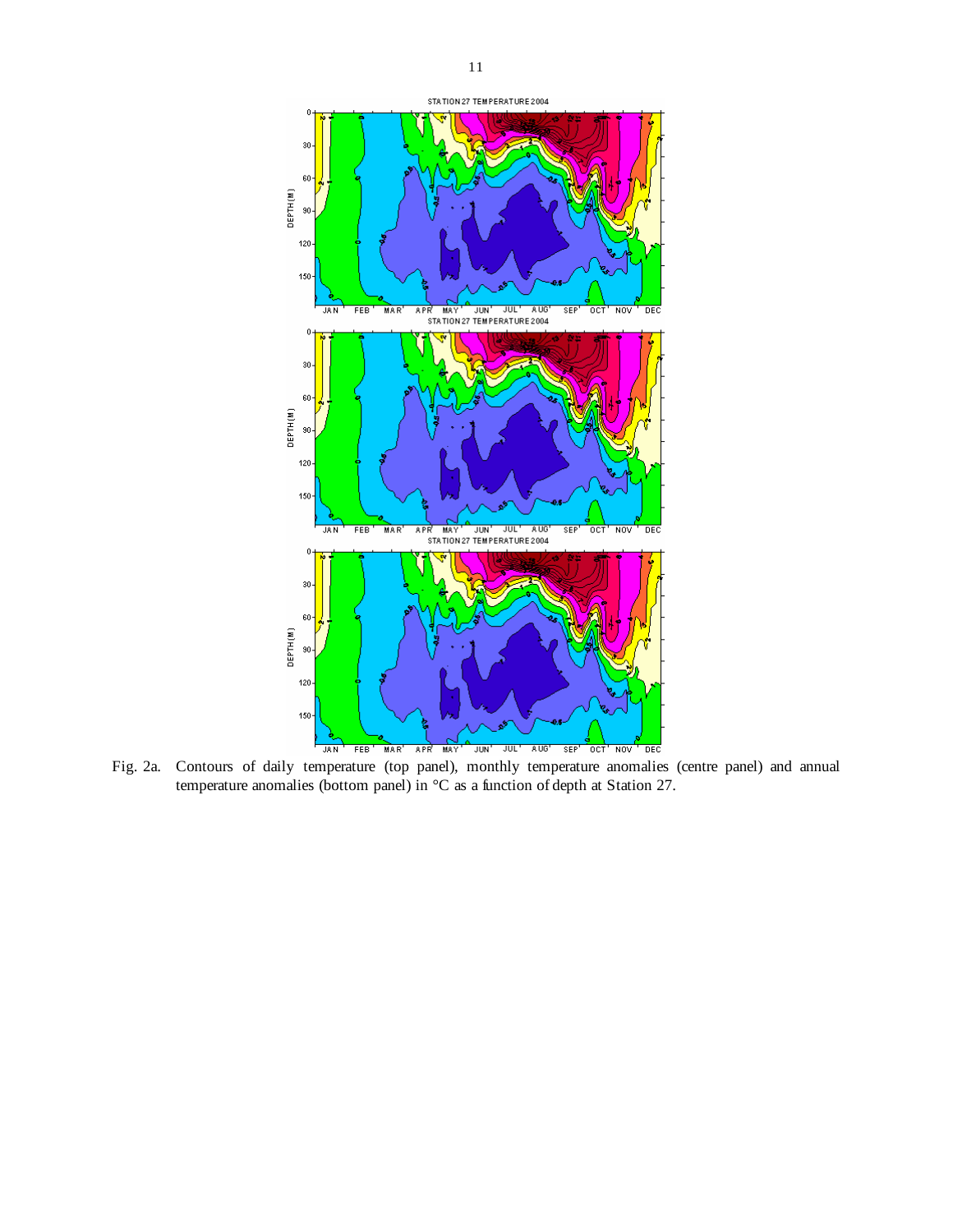

Fig. 2b. Contours of daily salinity (top panel), monthly salinity anomalies (centre panel) and annual salinity anomalies (bottom panel) as a function of depth at Station 27.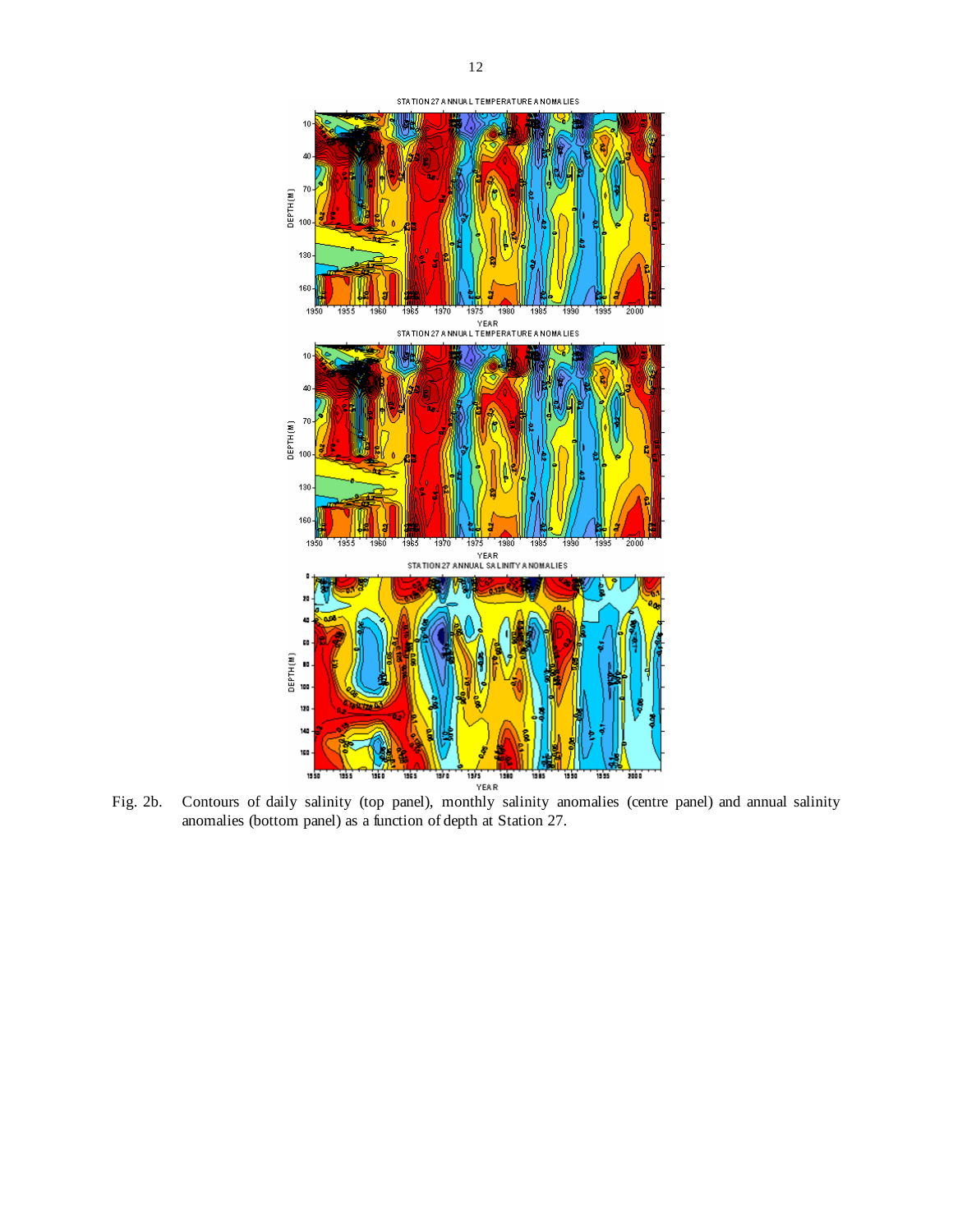

**STATION 27 TEMPERATURE AND SALINITY ANOMALIES** 

Fig. 3. Monthly temperature (left panels) and salinity (right panels) anomalies at Station 27 during 2004 at standard depths.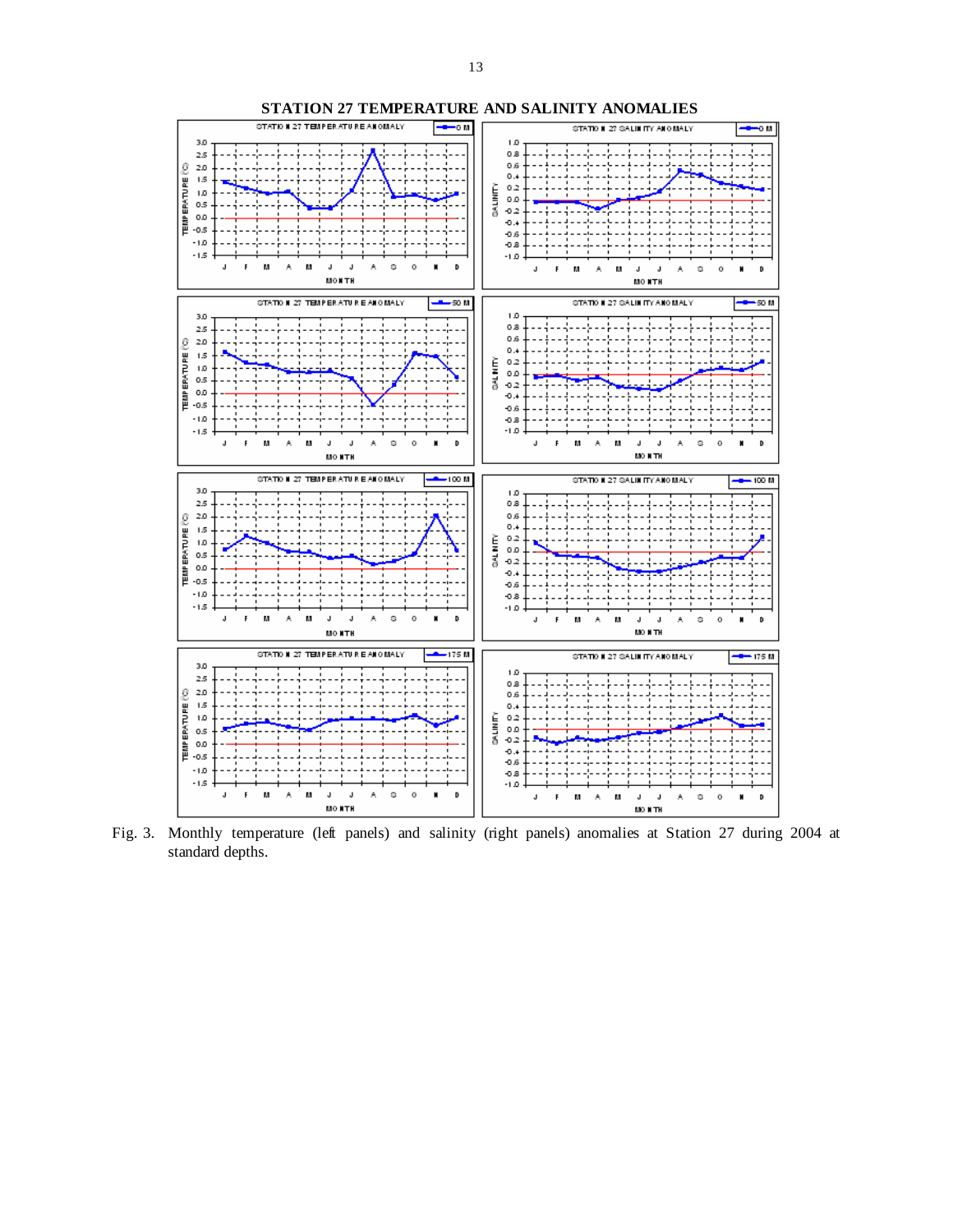

Fig. 4. The Station 27 2004 vertically temperature (top panel), stratification index (centre panel) and mixedlayer-depth (bottom panel).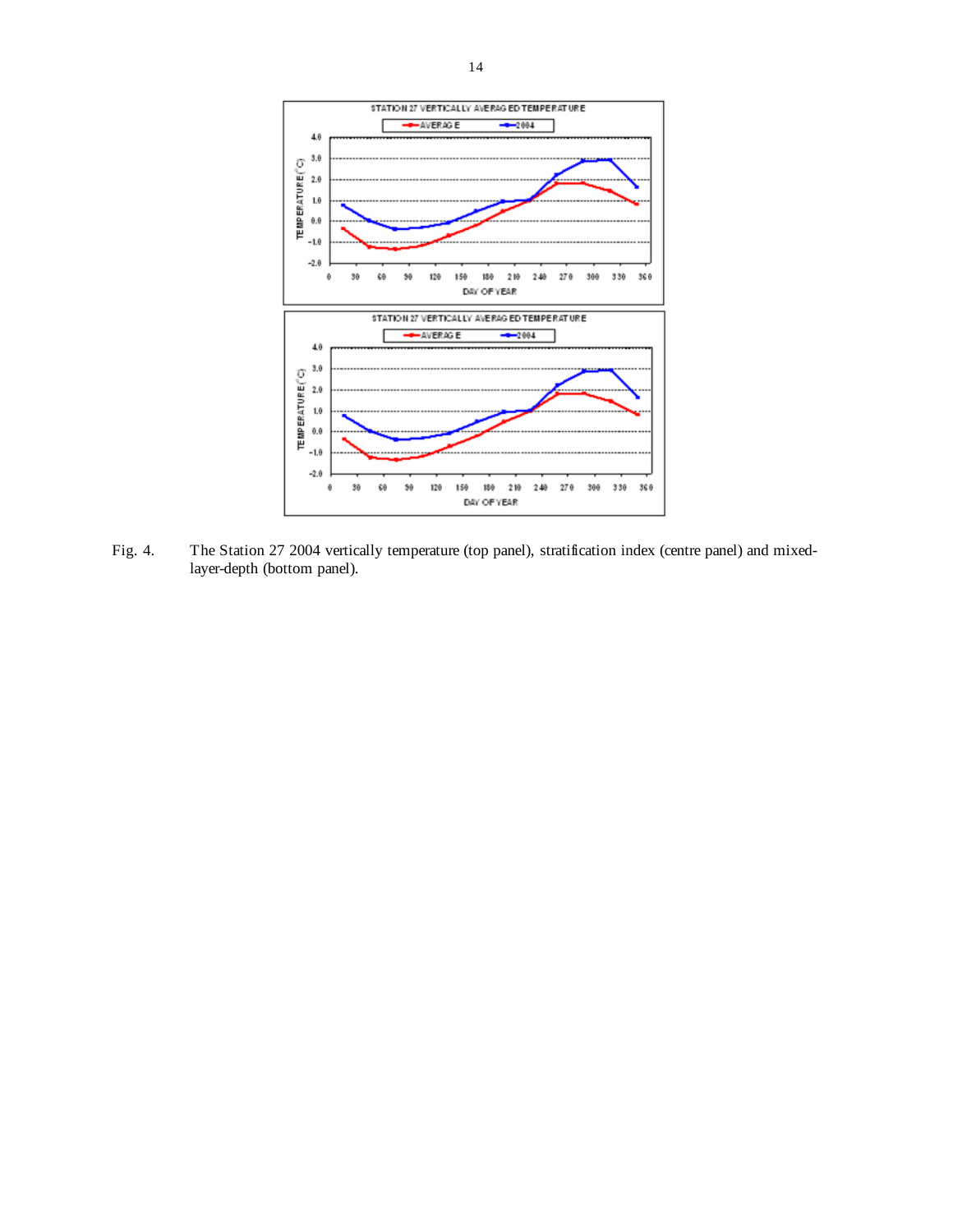

Fig. 5. Time series of the annual vertically averaged temperature (top panel), salinity (centre panel) and stratification index (bottom panel) anomalies at Station 27.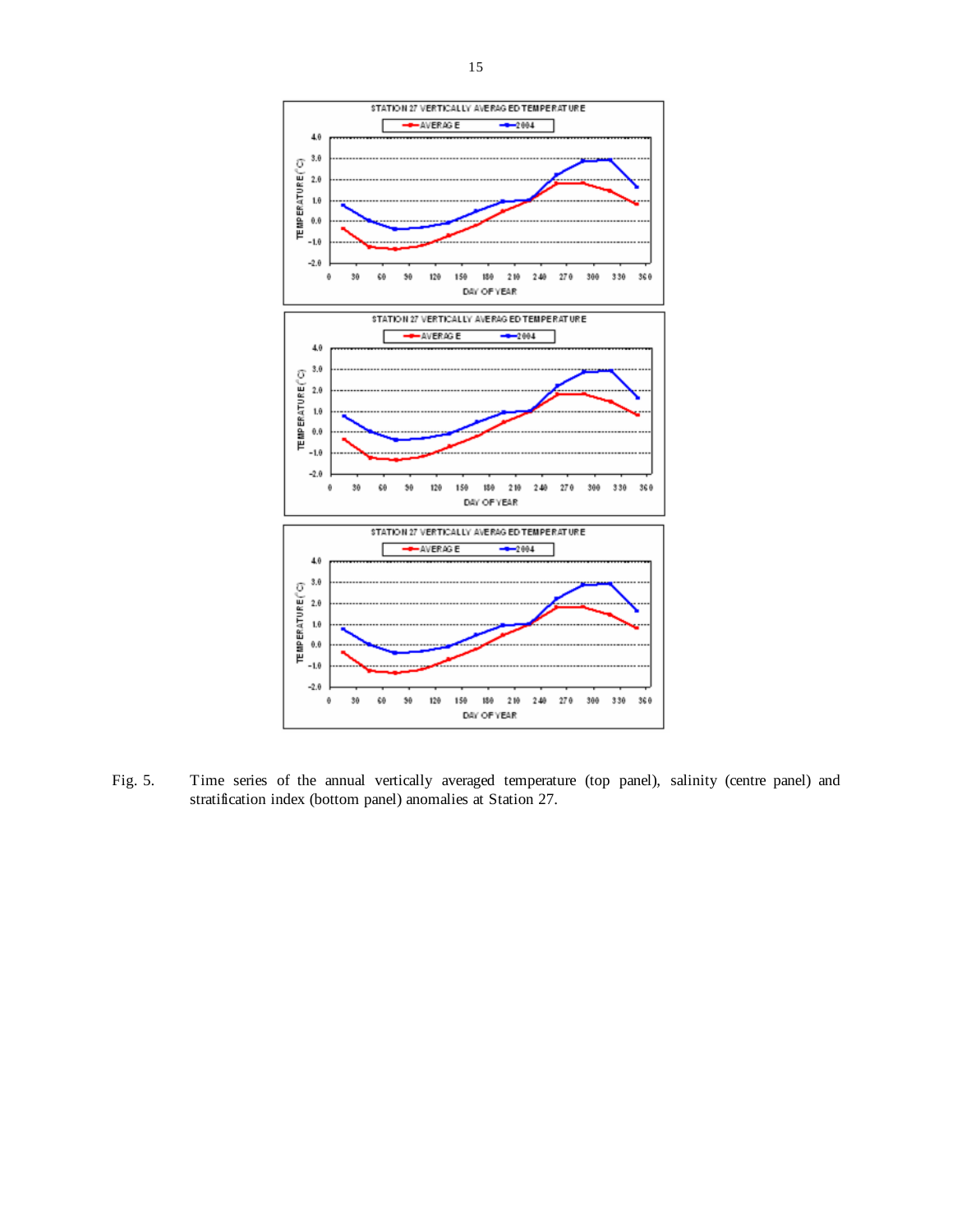

# **SOUTHEAST GRAND BANK SECTION (SPRING 2004)**

Fig. 6. Contours of temperature (in °C) and salinity and their anomalies along the Southeast Grand Bank Section (Fig. 1) during the spring of 2004.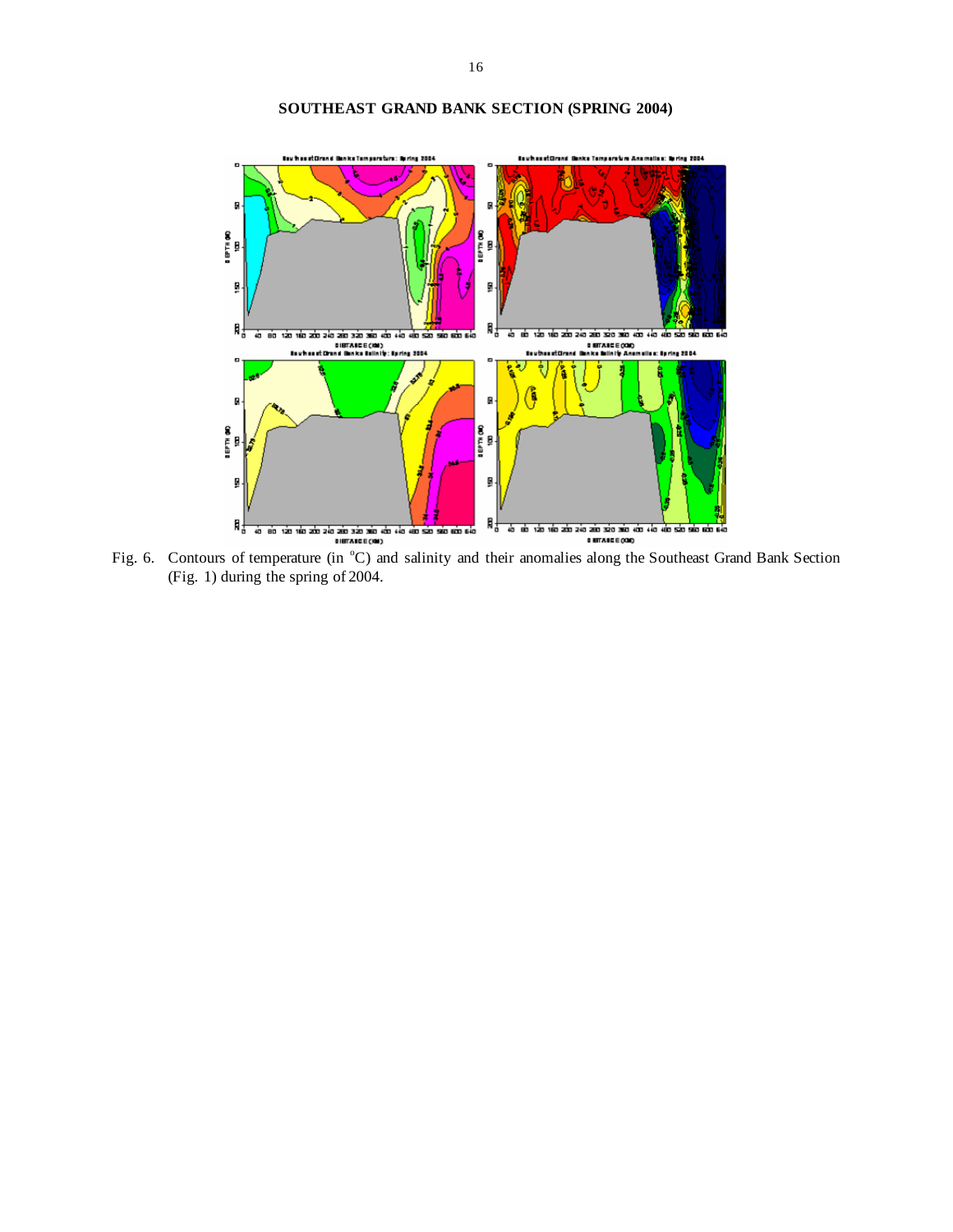

**SOUTHEAST GRAND BANK SECTION (FALL 2004)** 

Fig. 7. Contours of temperature (in  $^{\circ}$ C) and salinity and their anomalies along the Southeast Grand Bank Section (Fig. 1) during the fall of 2004.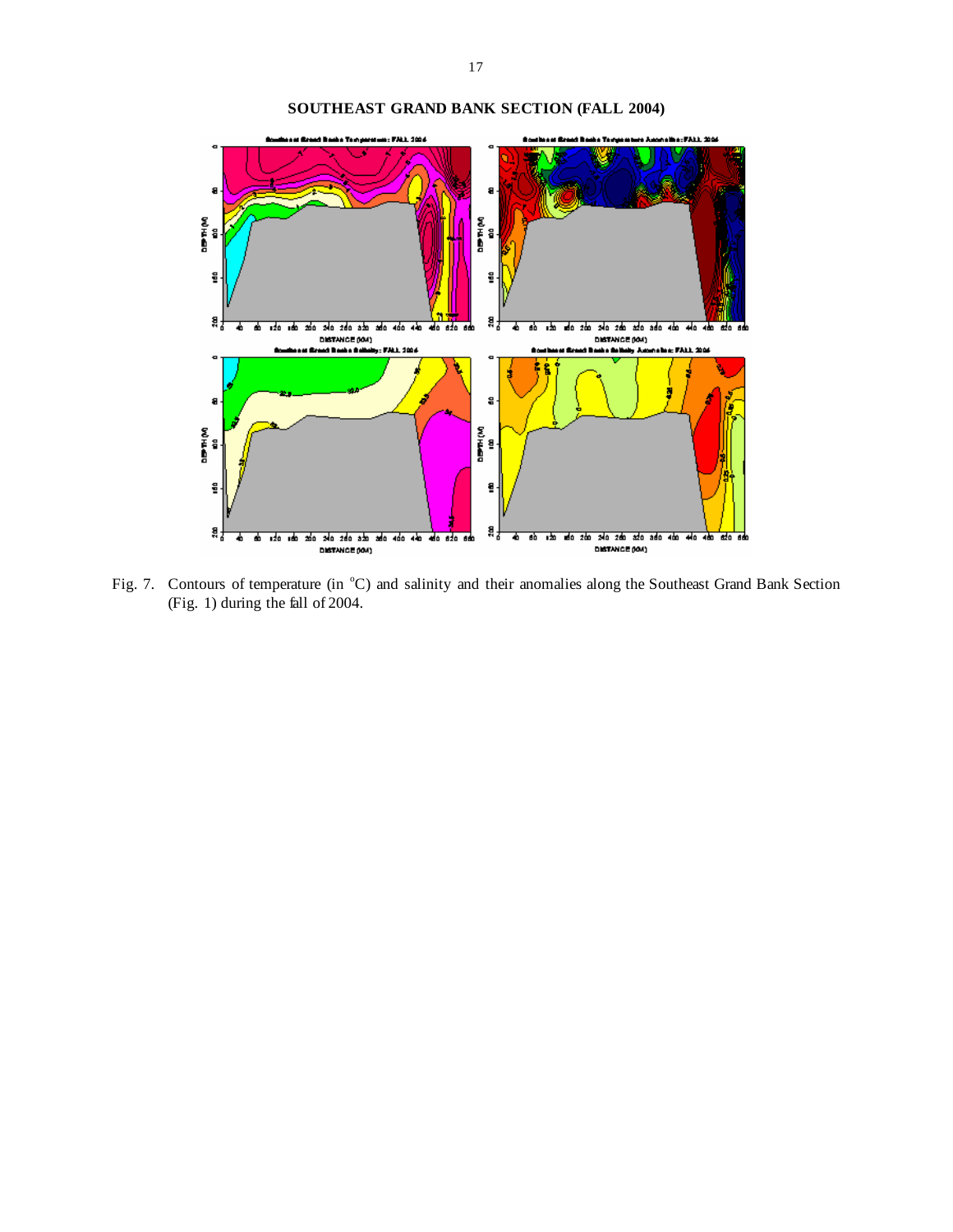

**FLEMISH CAP SECTION (SPRING, SUMMER AND FALL 2004)**

Fig. 8. Contours of temperature and temperature anomalies (in °C) along the Flemish Cap Section (Fig. 1) during the spring, summer and fall of 2004.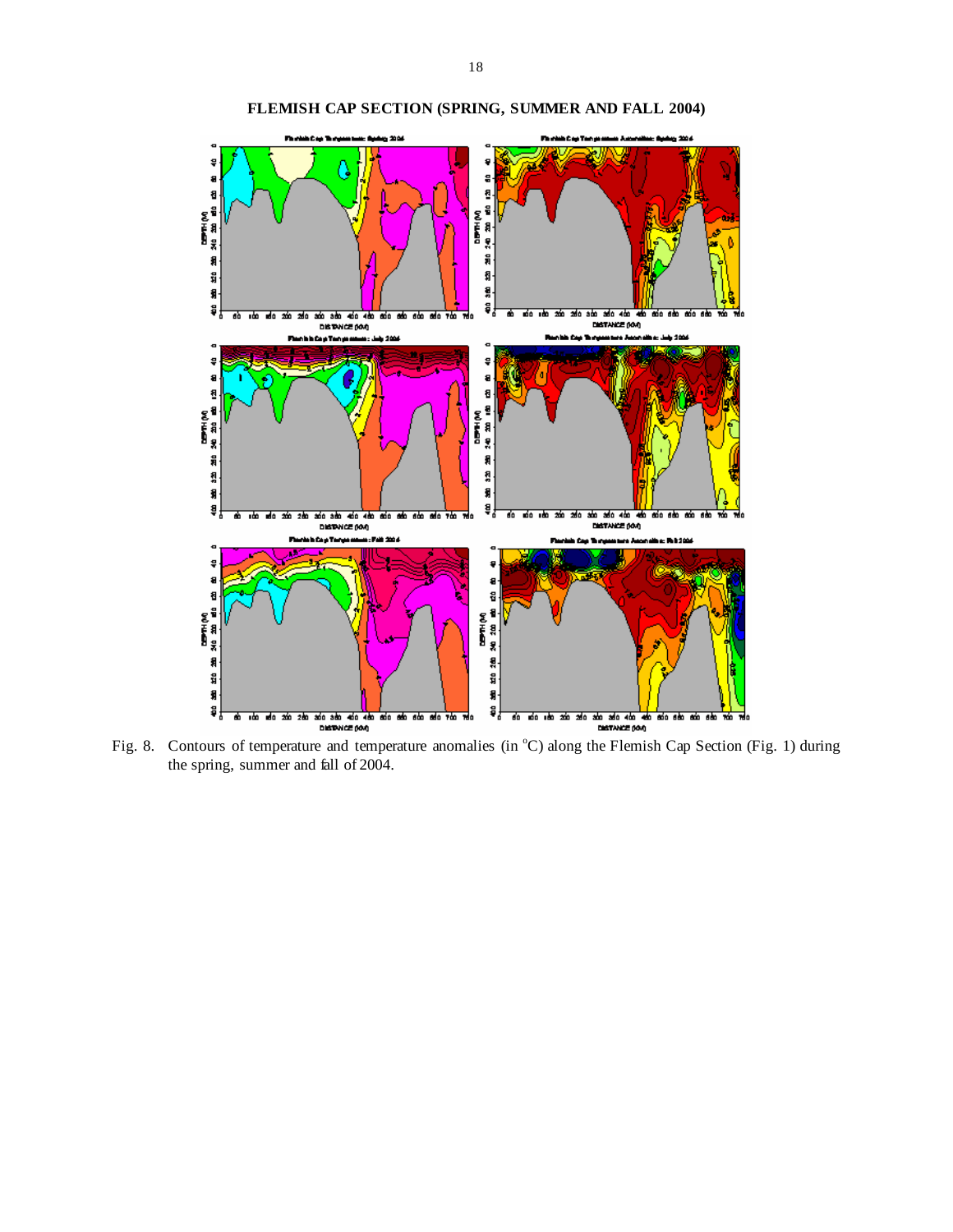

**FLEMISH CAP SECTION (SPRING, SUMMER AND FALL 2004)** 

Fig. 9. Contours of salinity and salinity anomalies along the Flemish Cap Section (Fig. 1) during the spring, summer and fall of 2004.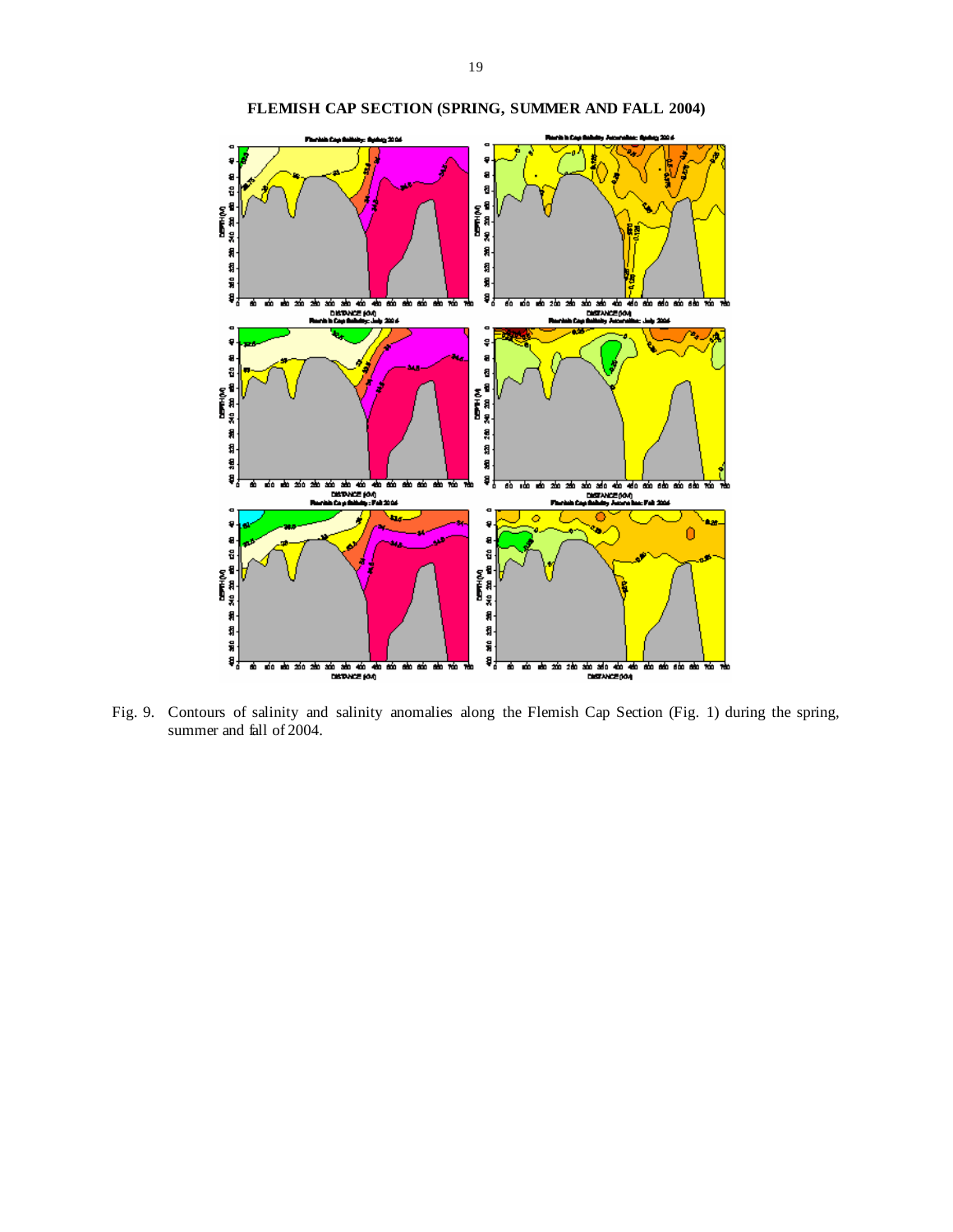

Fig. 10. Flemish Cap Section summer estimates of the Cold-Intermediate-Layer (CIL) cross sectional area, the section mean temperature  $\langle 500 \text{ m} \rangle$ , the CIL mean and minimum temperatures, the section mean salinity (<500 m), the Grand Bank (<400 km) mean salinity and the transport of the offshore branch of the Labrador Current referenced to 135 m.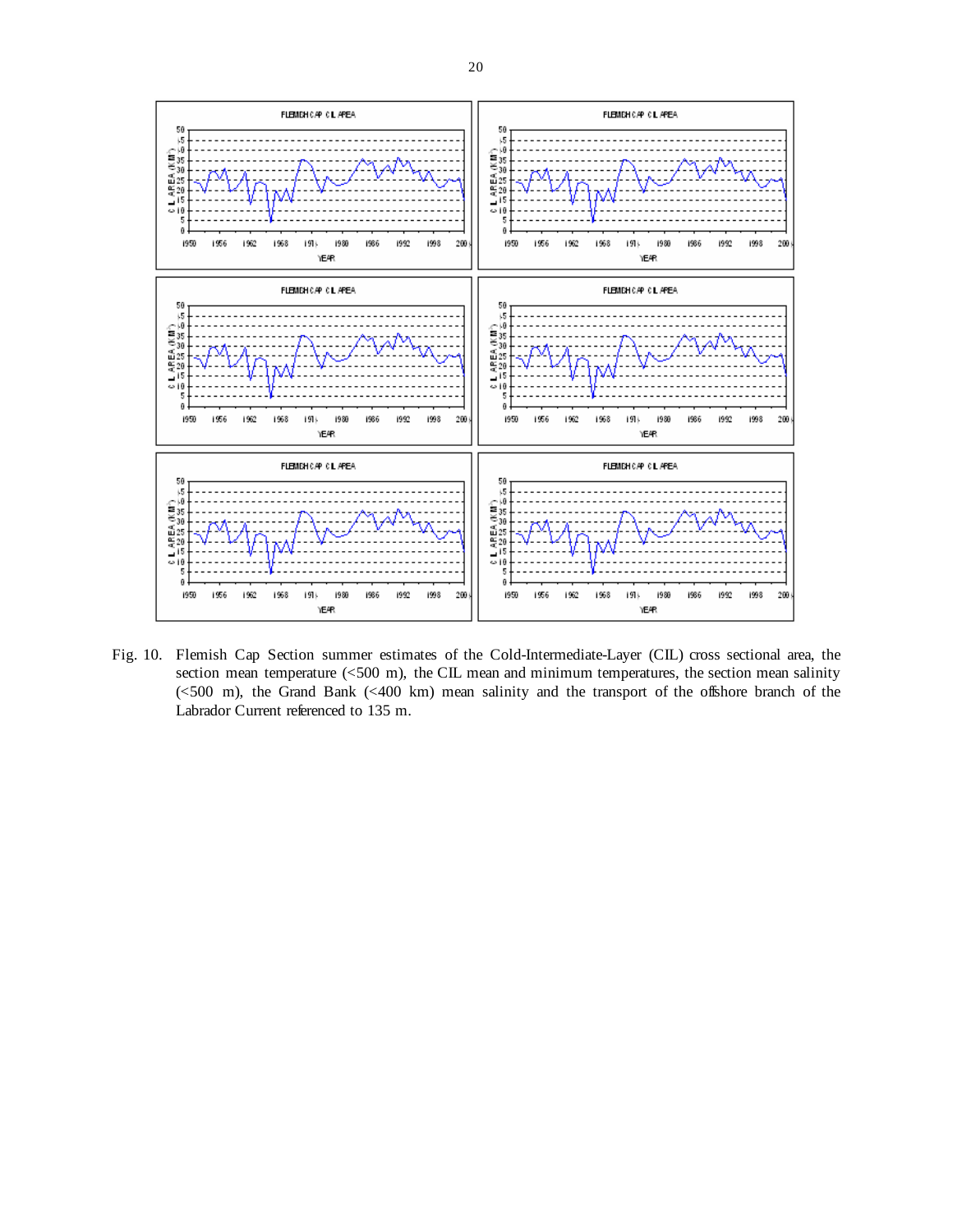

**BONAVISTA SECTION (SPRING, SUMMER AND FALL 2004)** 

Fig. 11. Contours of temperature and temperature anomalies (in  $^{\circ}$ C) along the Bonavista Section (Fig. 1) during the spring, summer and fall of 2004.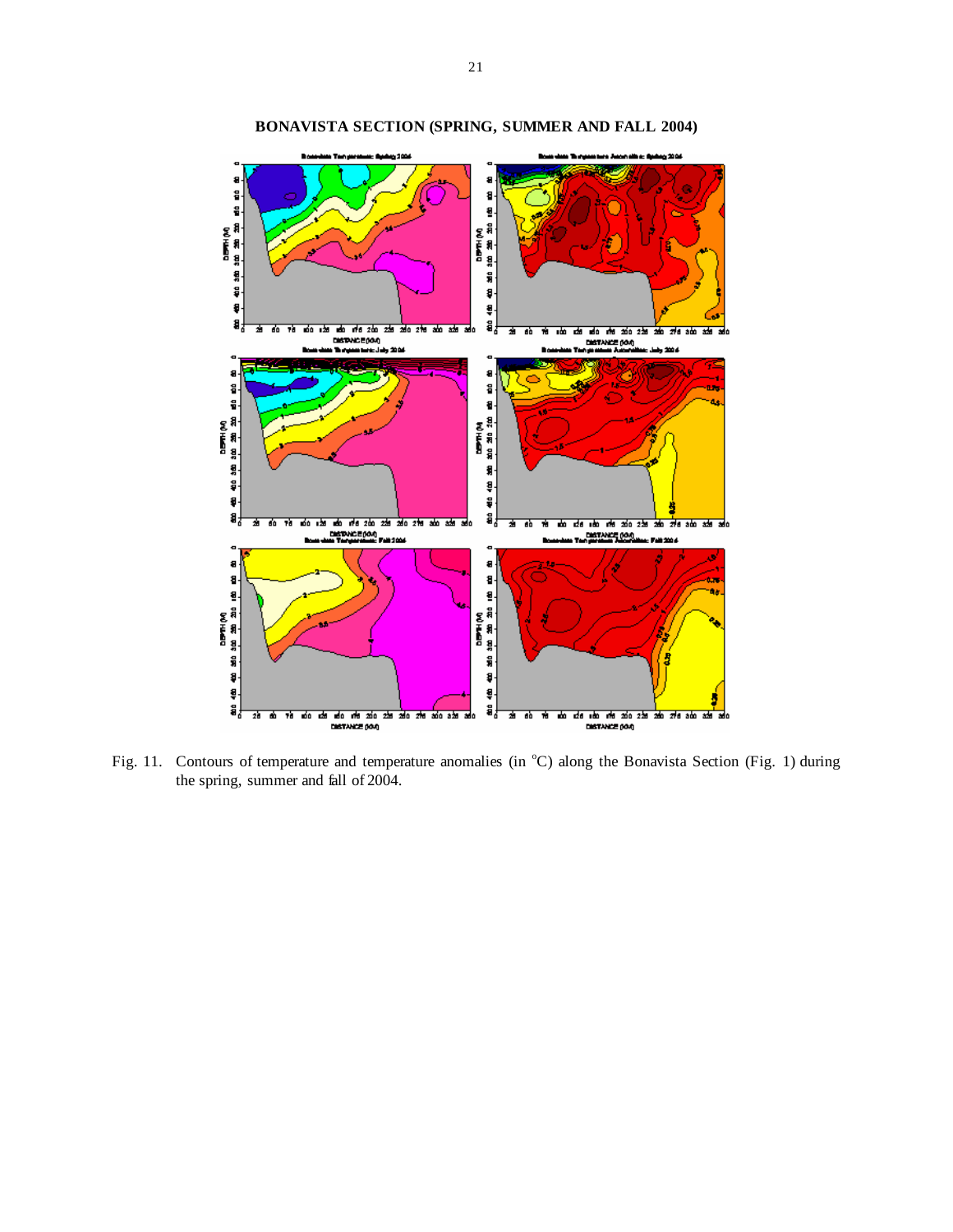

**BONAVISTA SECTION (SPRING, SUMMER AND FALL 2004)** 

Fig. 12. Contours of salinity and salinity anomalies along the Bonavista Section (Fig. 1) during the spring, summer and fall of 2004.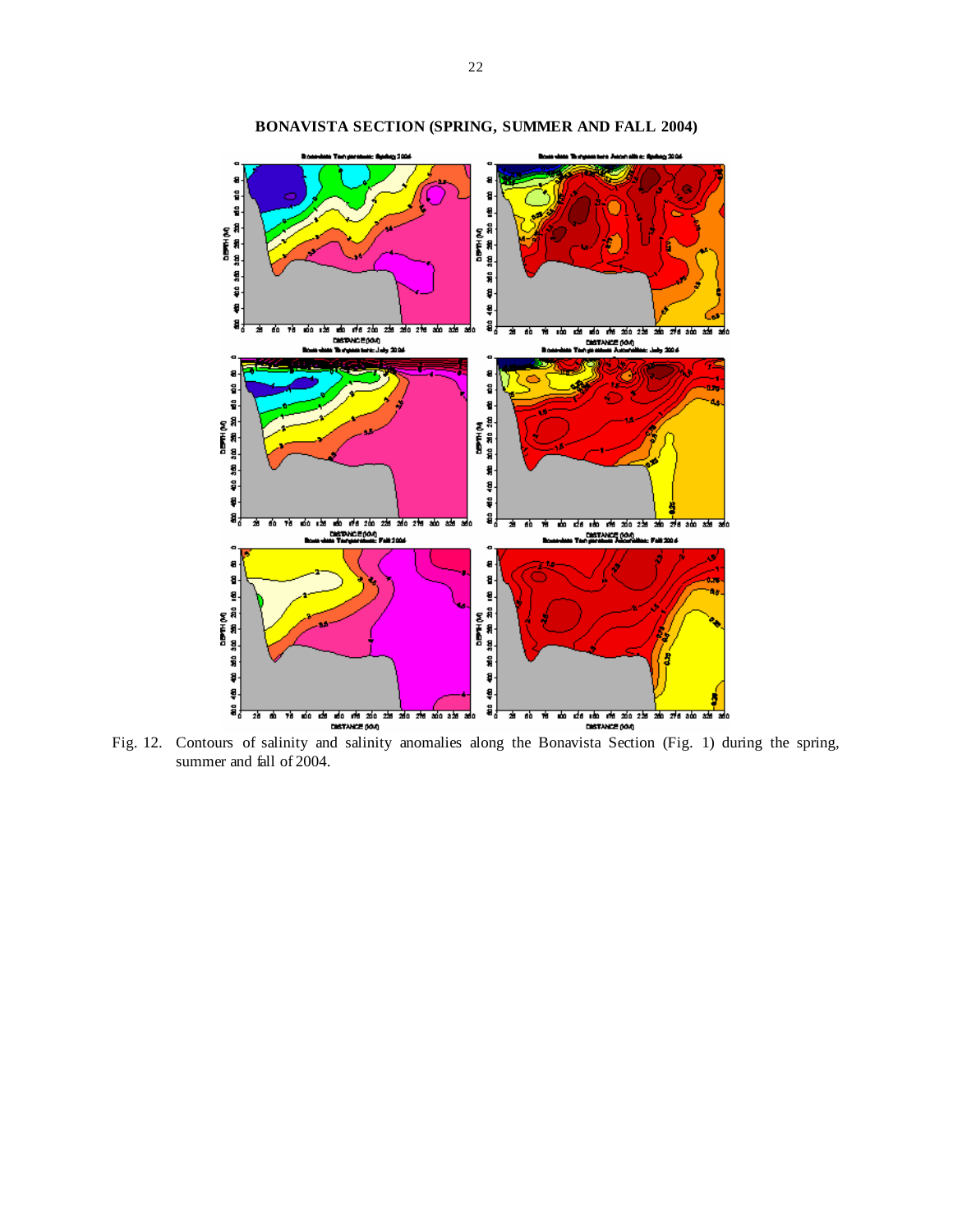

Fig. 13. Bonavista Section summer estimates of the Cold-Intermediate-Layer (CIL) cross sectional area, the section mean temperature (<500 m), the CIL mean and minimum temperatures, the section mean salinity (<500 m), the eastern Newfoundland Shelf (<200 km) mean salinity and the transport of the offshore branch of the Labrador Current referenced to 135 m.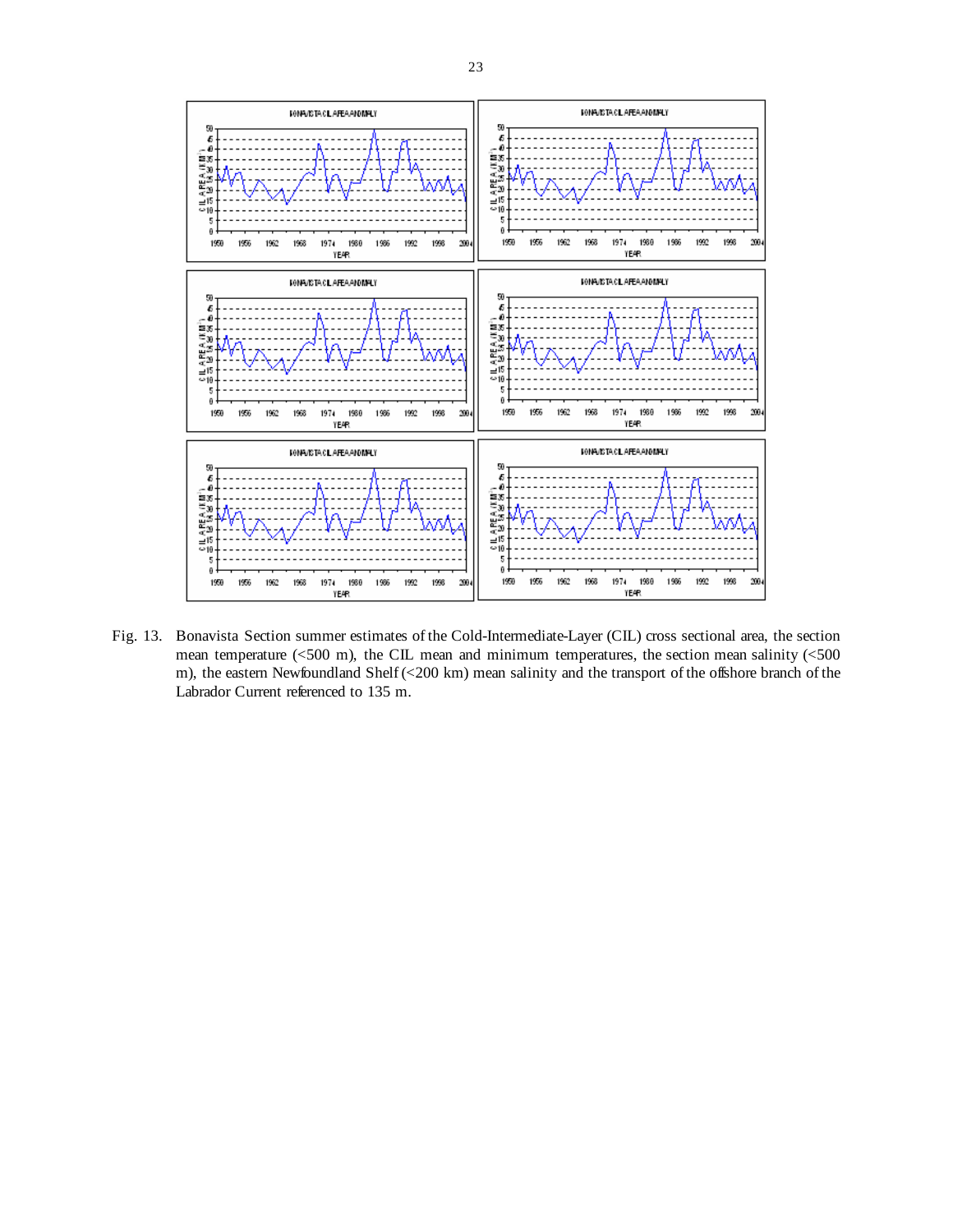

Fig. 14. Contours of temperature (in  $^{\circ}$ C) and salinity and their anomalies along the Funk Island Section during the fall of 2004.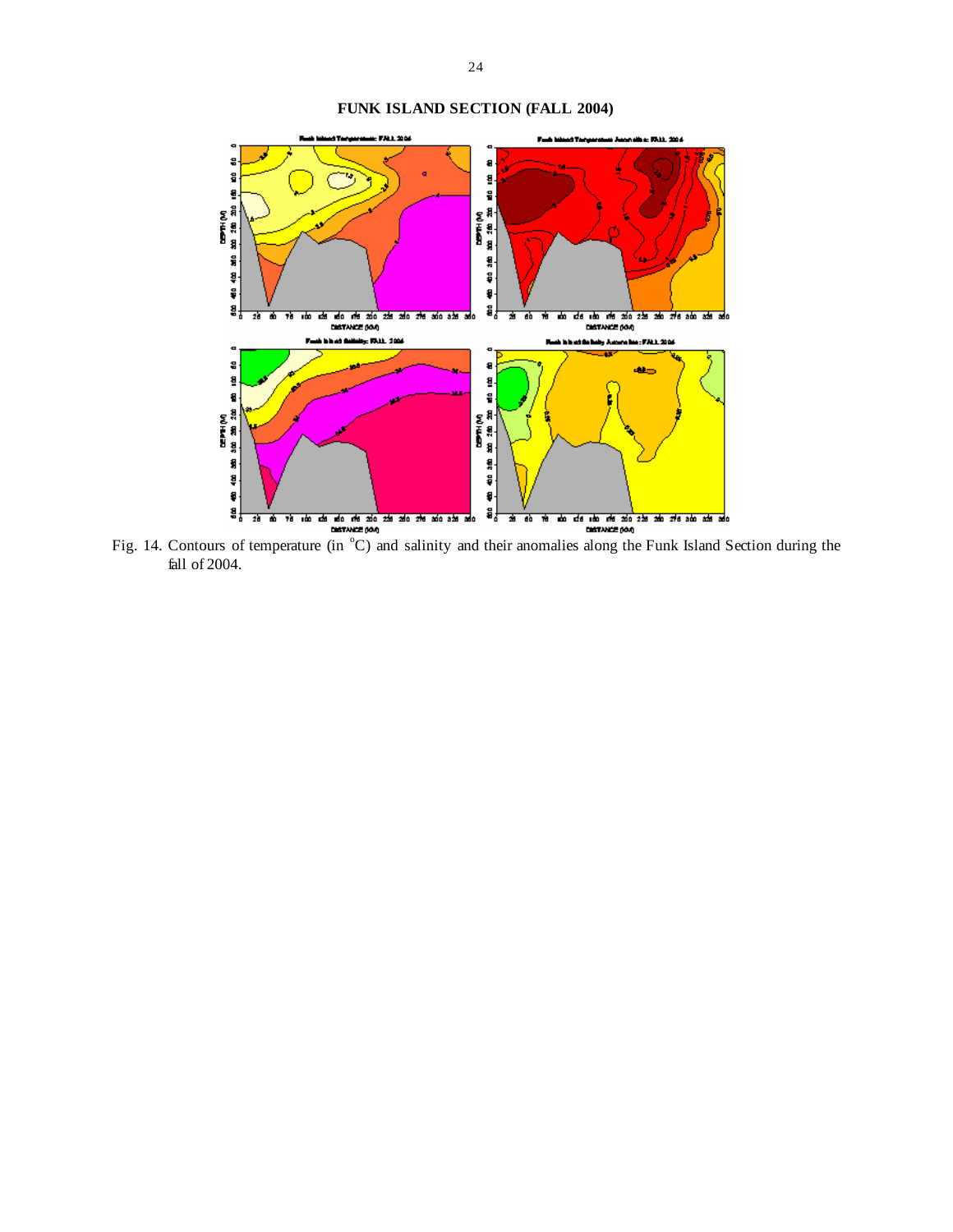# **WHITE BAY SECTION (SUMMER 2004)**



Fig. 15a. Contours of temperature (in °C) and salinity and their anomalies along the White Bay Section (Fig. 1) during the summer of 2004.



Fig. 15b. Annual summer CIL cross sectional areas along the White Bay Section.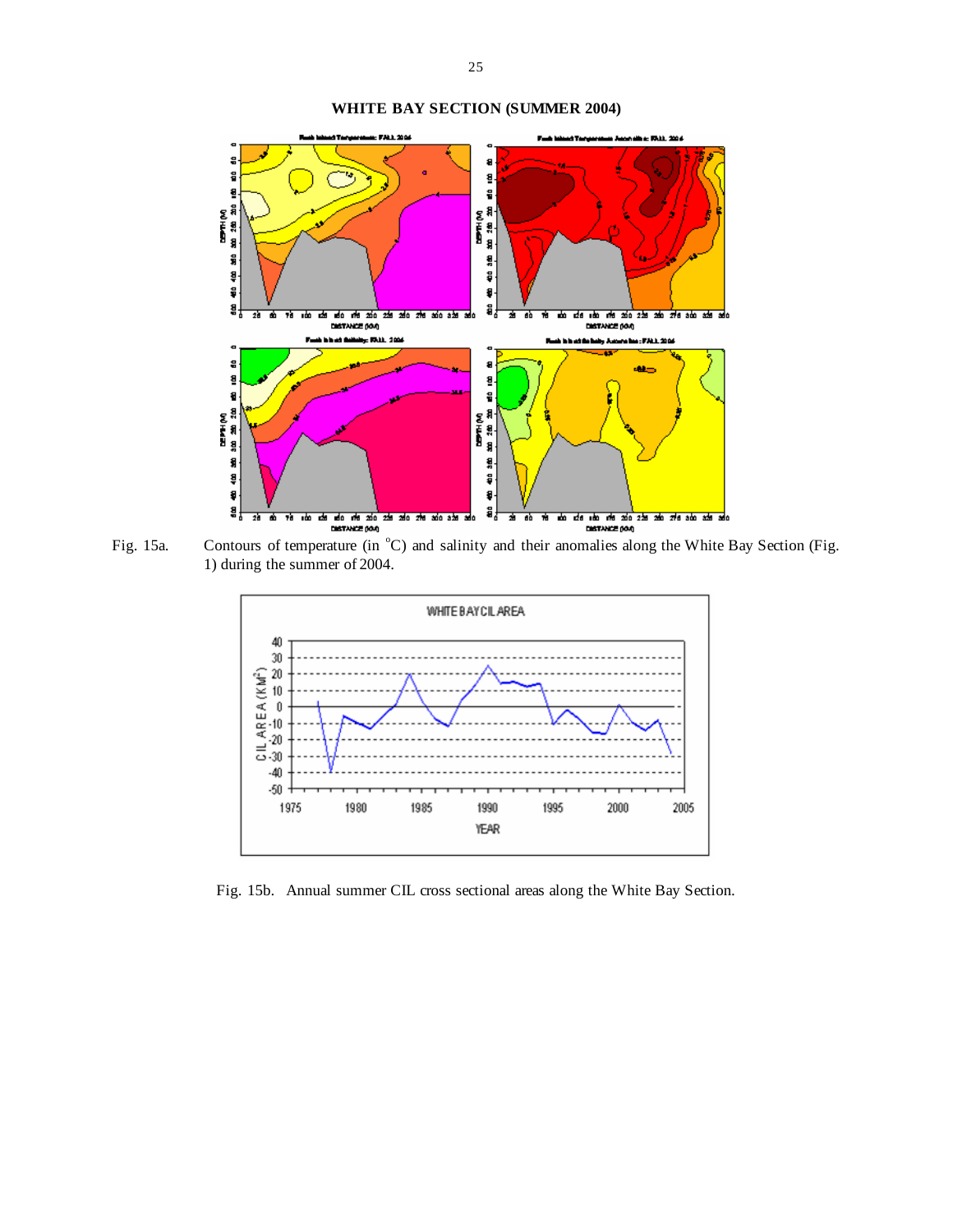# **SEAL ISLAND SECTION (SUMMER 2004)**



Fig. 16. Contours of temperature (in  $^{\circ}$ C) and salinity and their anomalies along the Seal Island Section (Fig. 1) during the summer of 2004.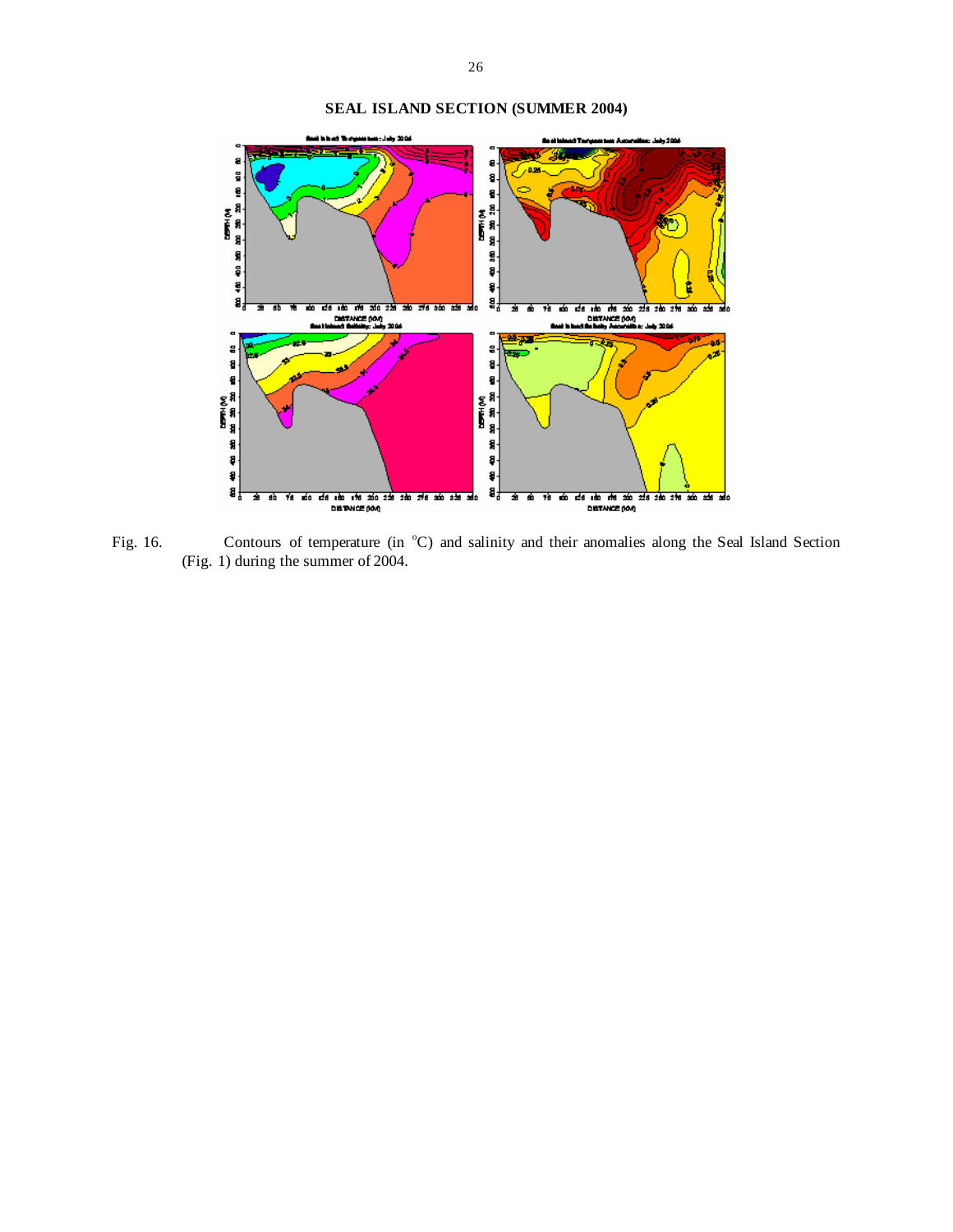

Fig. 17. Seal Island Section summer estimates of the Cold-Intermediate-Layer (CIL) cross sectional area, the section mean temperature (<500 m), the CIL mean and minimum temperatures, the section mean salinity (<500 m), the southern Labrador Shelf (<200 km) mean salinity and the transport of the offshore branch of the Labrador Current referenced to 135 m.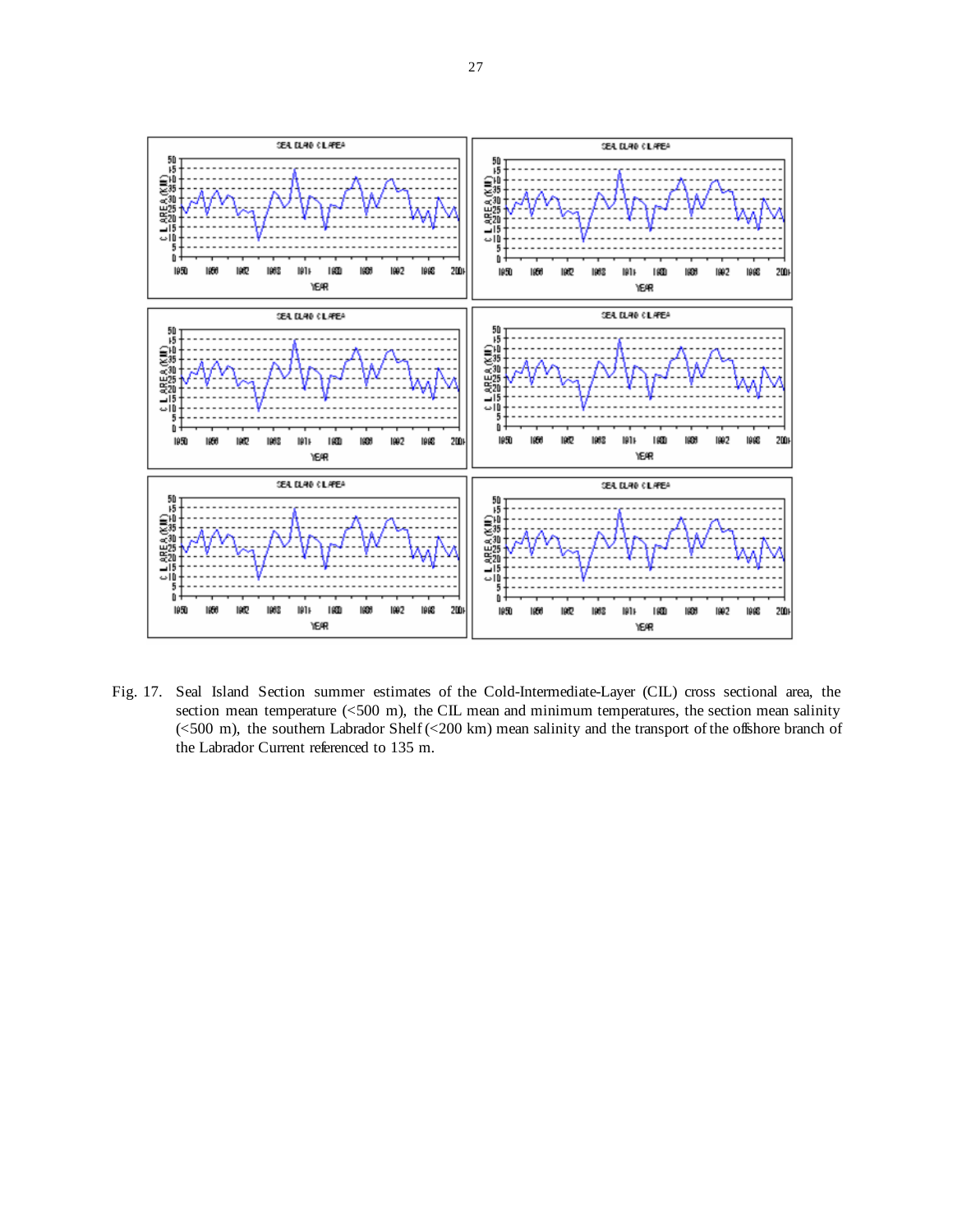

## **SPRING MULTI-SPECIES SURVEYS**

Fig. 18. Bottom temperature (in °C) and CIL thickness (in m) during the spring of 2004 in NAFO Divisions 3PLNO.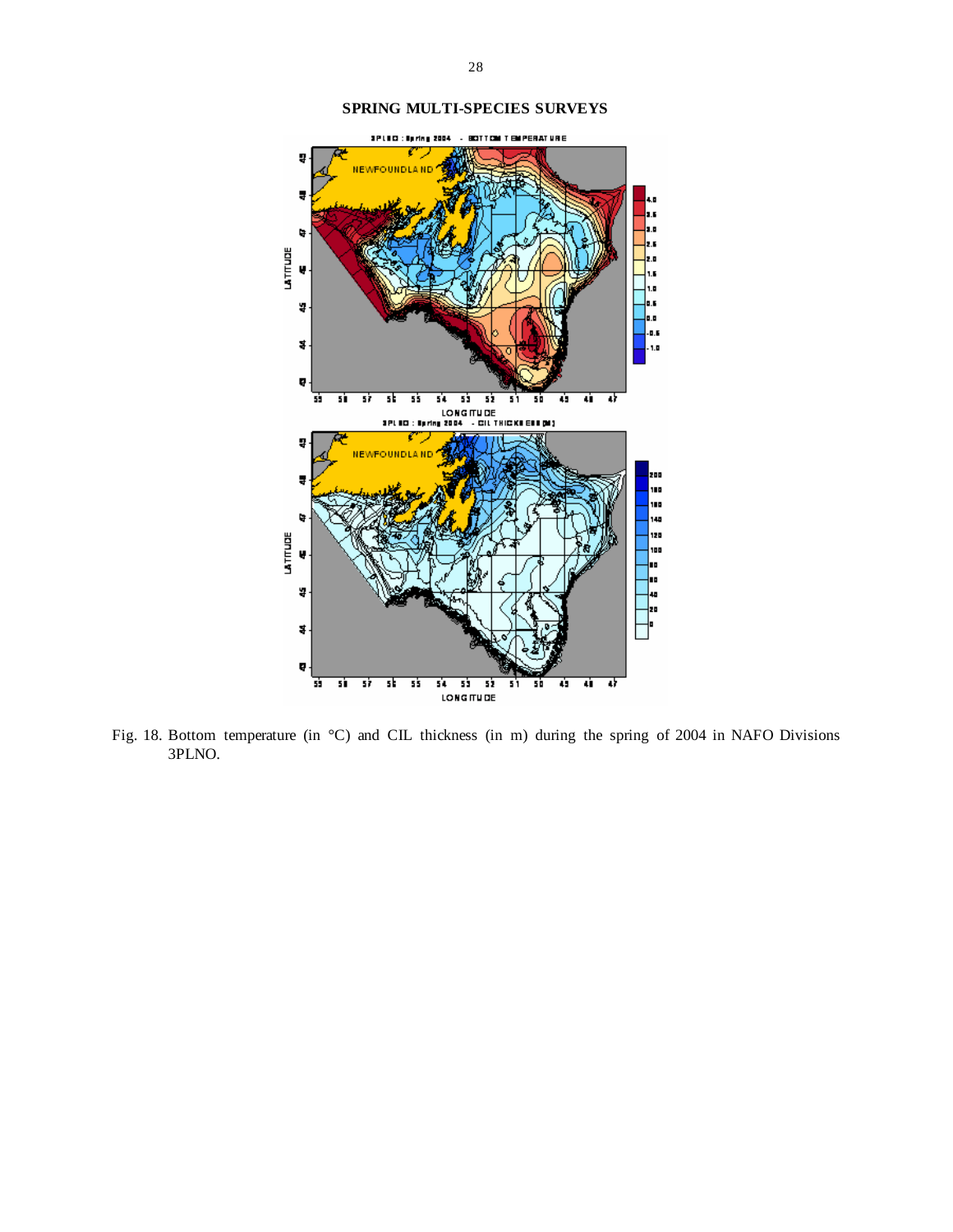

Fig. 19. Time series of the spatially averaged bottom temperatures during the spring in NAFO Div. 3P, and 3LNO and the percentage area of the bottom covered by water with temperatures  $\leq 0^{\circ}$ C, 0-1°C, 1-2°C, 2-3 $\mathrm{^{\circ}C}$  and  $\geq$ 3 $\mathrm{^{\circ}C}$ .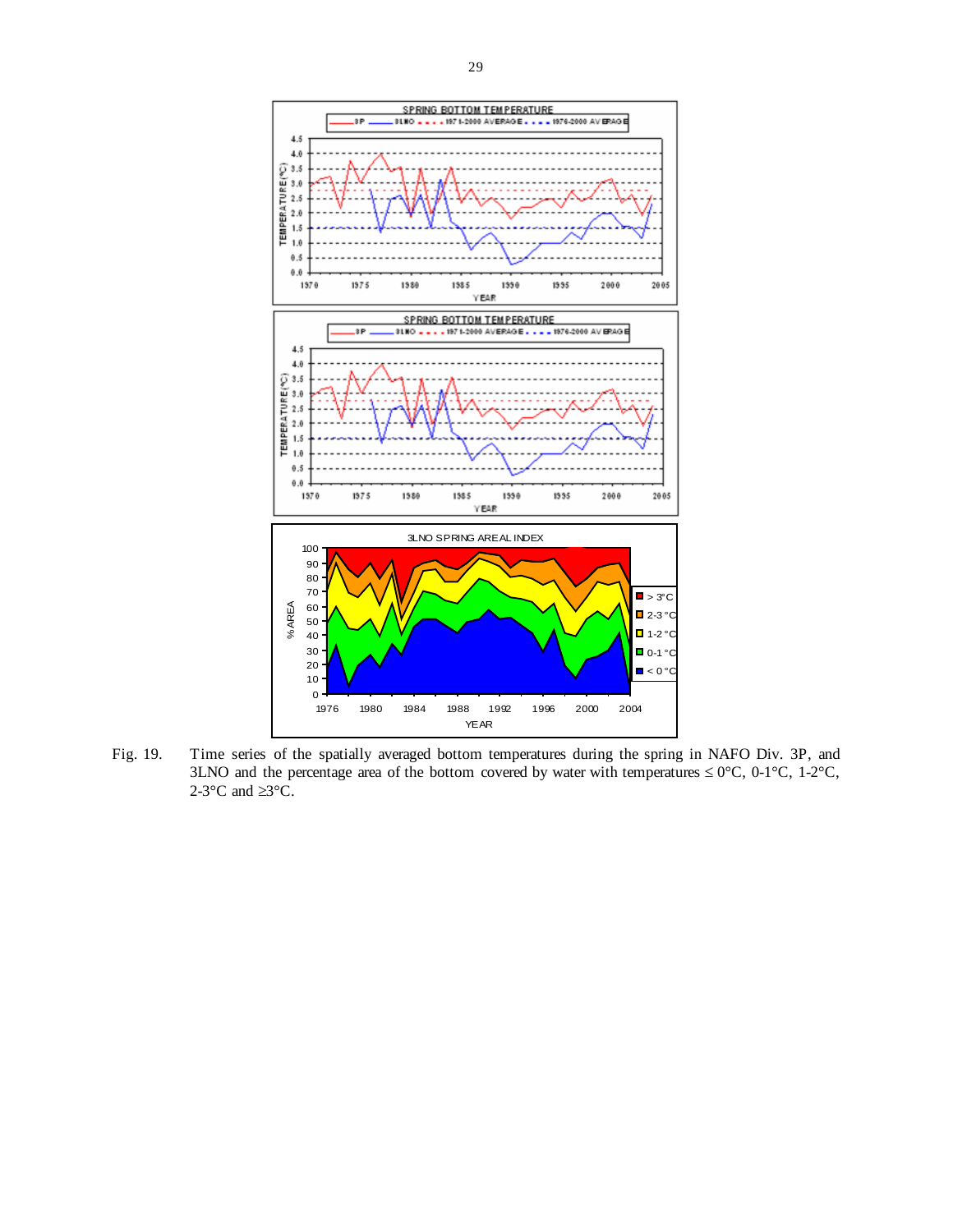

## **FALL MULTI-SPECIES SURVEYS**

Fig. 20. Bottom temperature (in °C) and CIL thickness (in m) during the fall of 2004 in NAFO Divisions 2J, 3K and 3LNO.